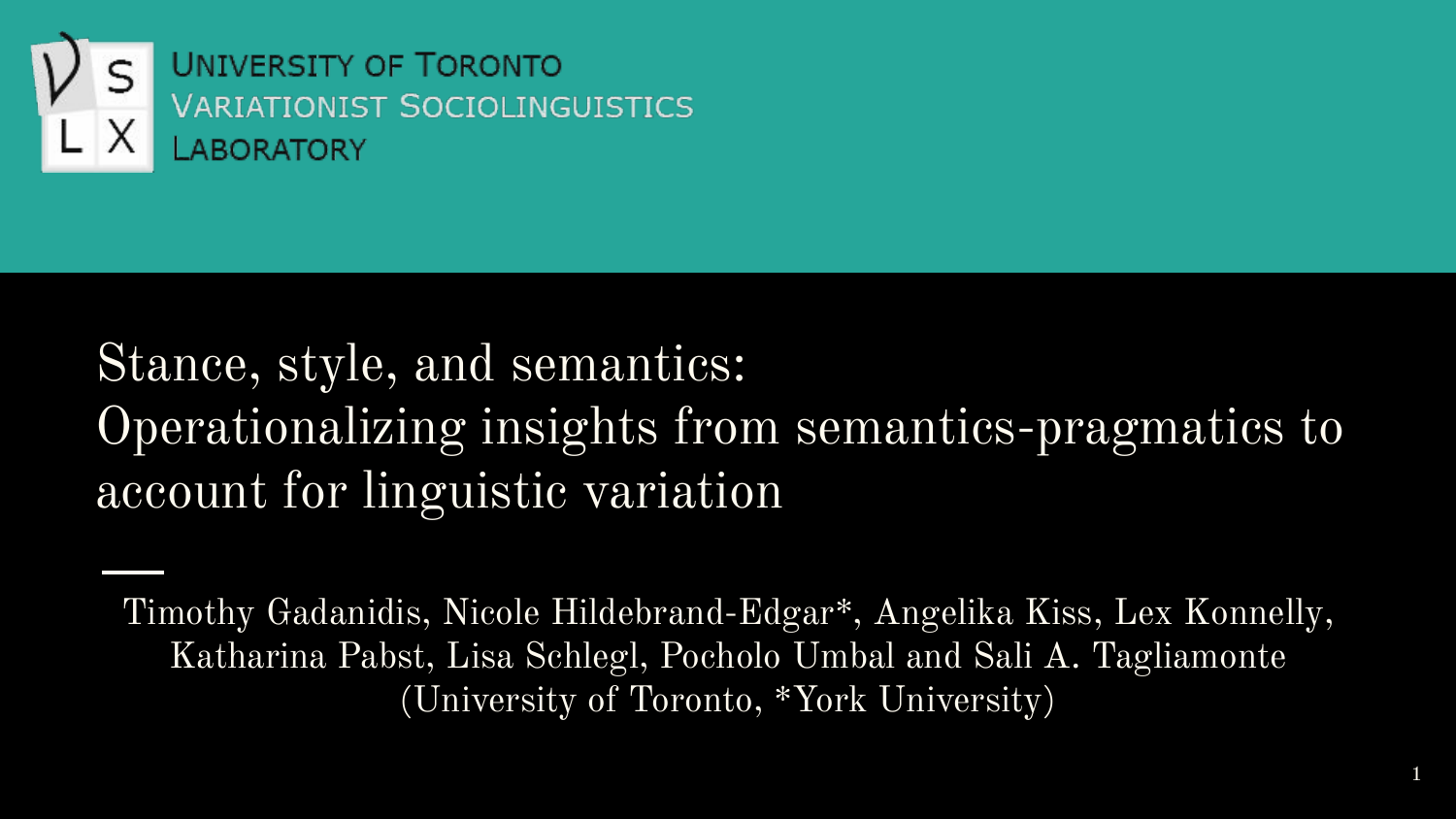#### Introduction

- "[S]tylistic work is among the most important of all human endeavours" Eckert (2001:126)
- One of the ways that stylistic work is carried out in speech is through stancetaking
- However, the collaborative and "shifting relationships among speakers, talk, and figures presented in the talk" (Kiesling 2016:19) have rarely been explored quantitatively (but see Kiesling et al. 2015)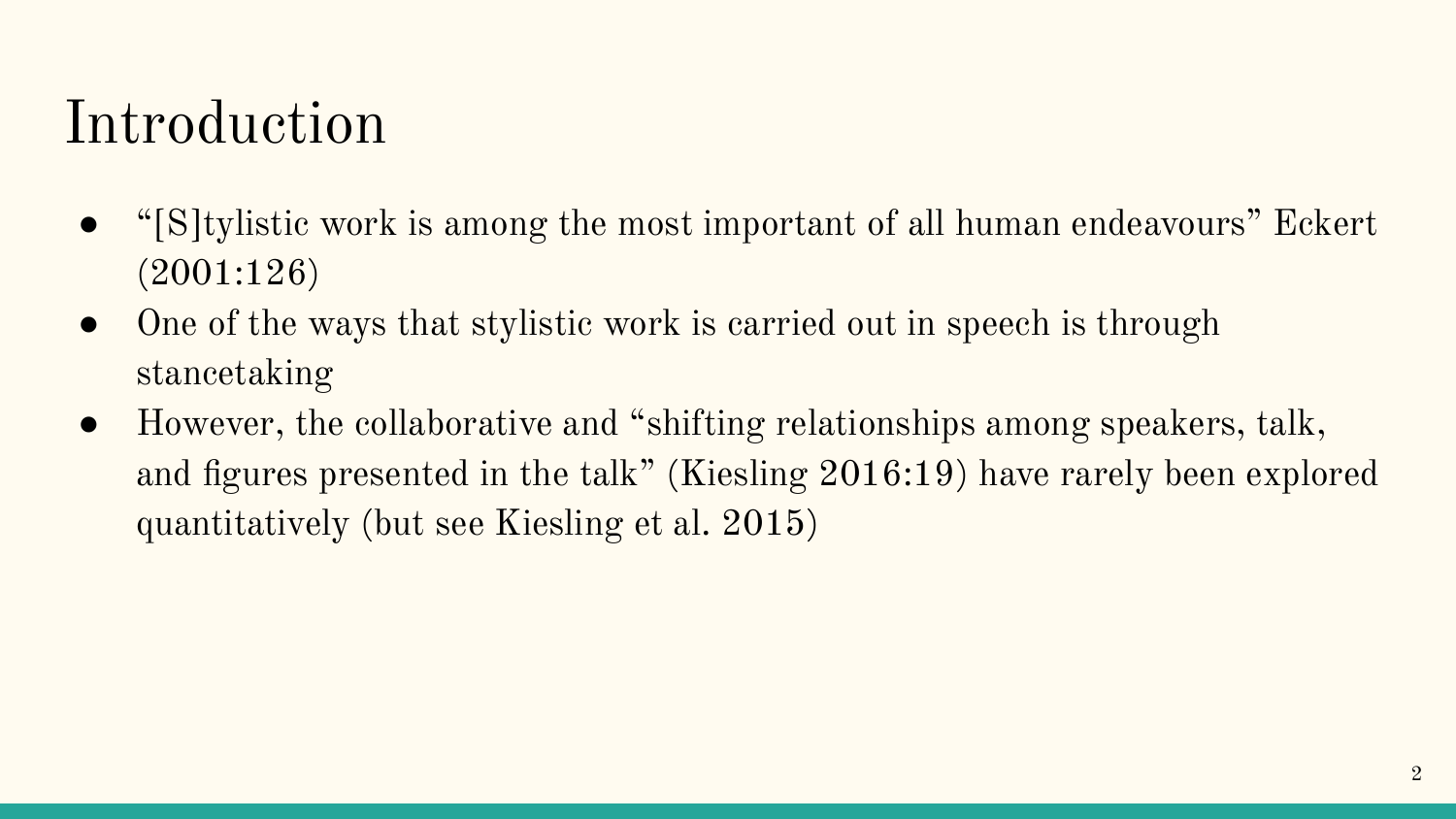#### Introduction

● We explore stancetaking in the variationist paradigm using **English complementizer that** (1a) or **zero** (1b) as a case study:

(1a) It's great **THAT** I was able to do all these things. (F/22)

(1b) I thought **Ø** it was funny! (M/28)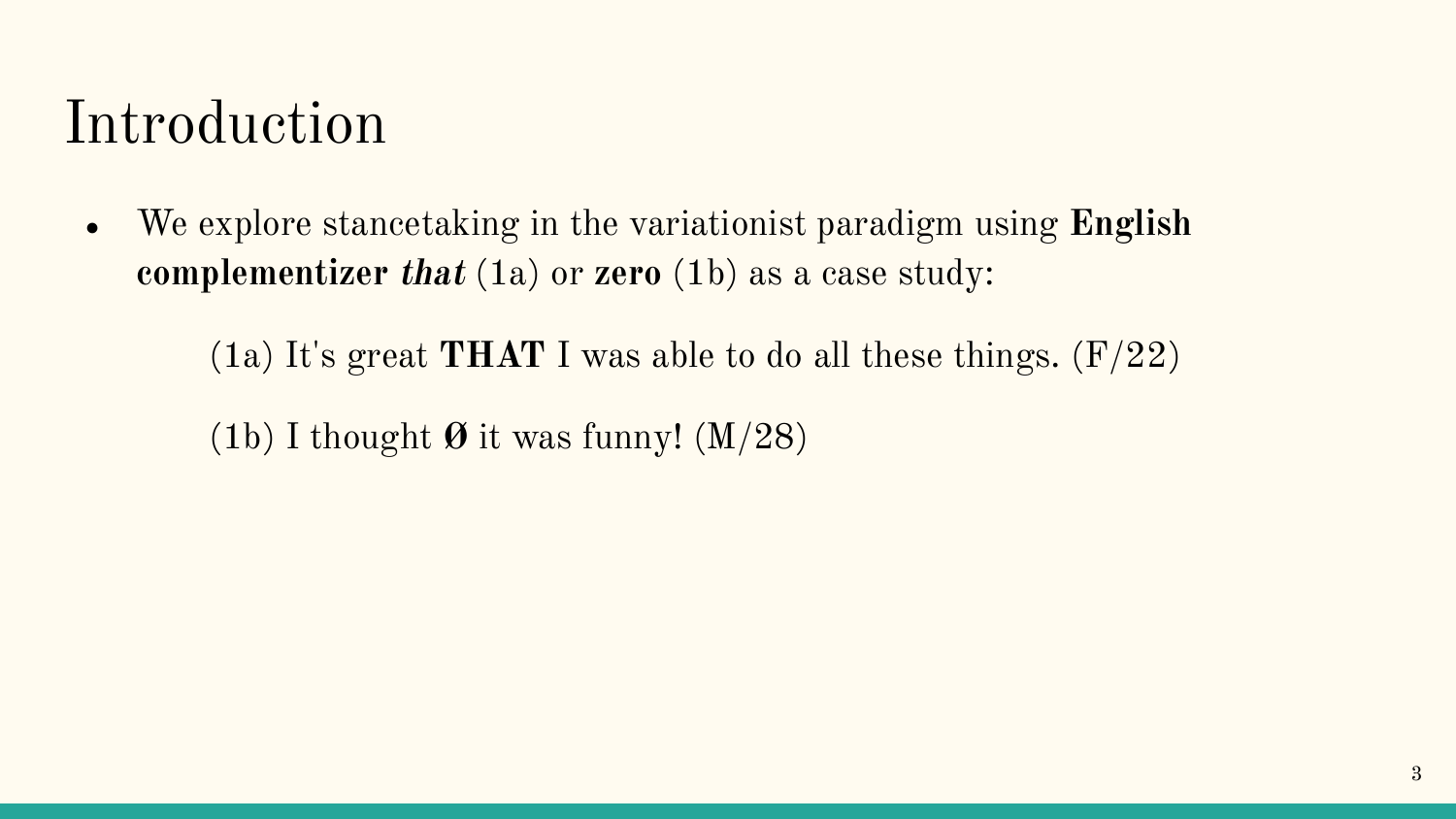## Stance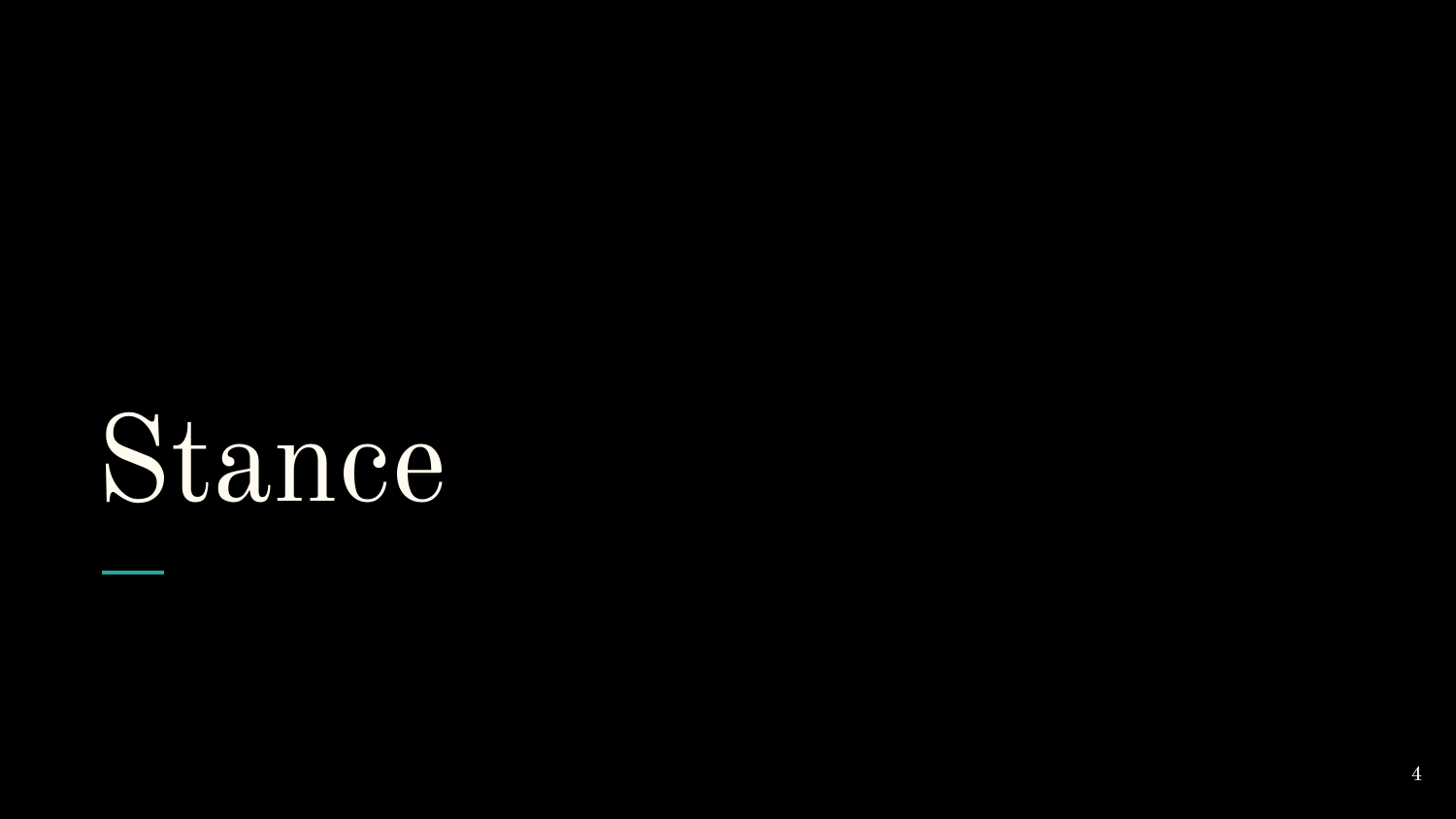#### Definitions of stance

- "A person's expression of their relationship to their talk (...) and (...) to their interlocutors" (Kiesling, 2009: 173)
- "The overt expression of an author's or speaker's attitudes, feelings, judgments, or commitment concerning the message" (Biber & Finegan 1988: 1)
- "A linguistically articulated form of social action whose meaning is to be construed within the broader scope of language, interaction, and sociocultural value" (Du Bois 2007: 140)
- "A position with respect to the form or the content of one's utterance" (Jaffe 2009: 3)

(For more detailed discussion, see Jaffe (2009).)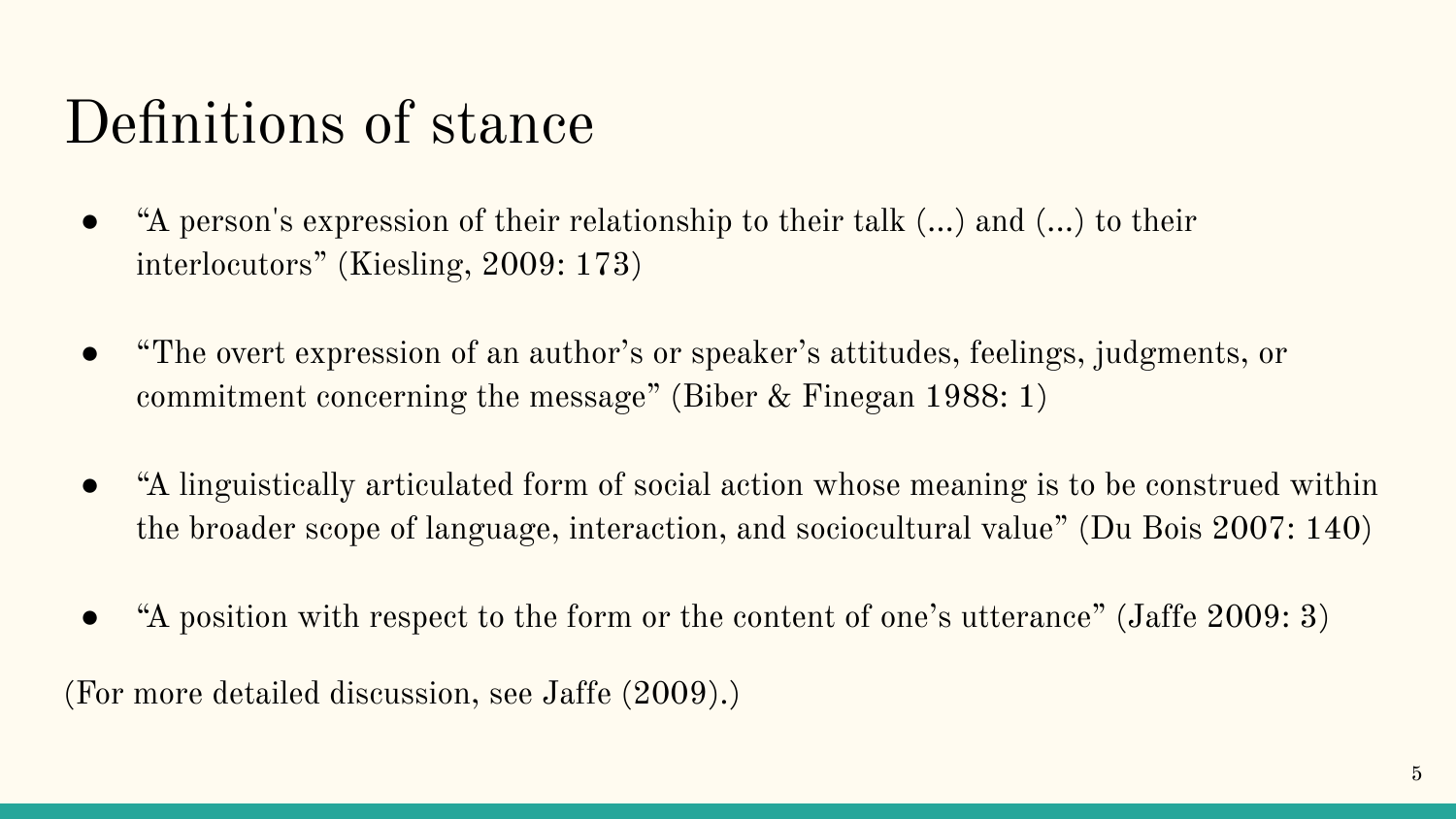#### The stance triangle

Du Bois (2007):

- We position ourselves with respect to what we talk about (the **stance object**)
- We position ourselves with respect to our interlocutors



The stance triangle (Du Bois 2007: 163)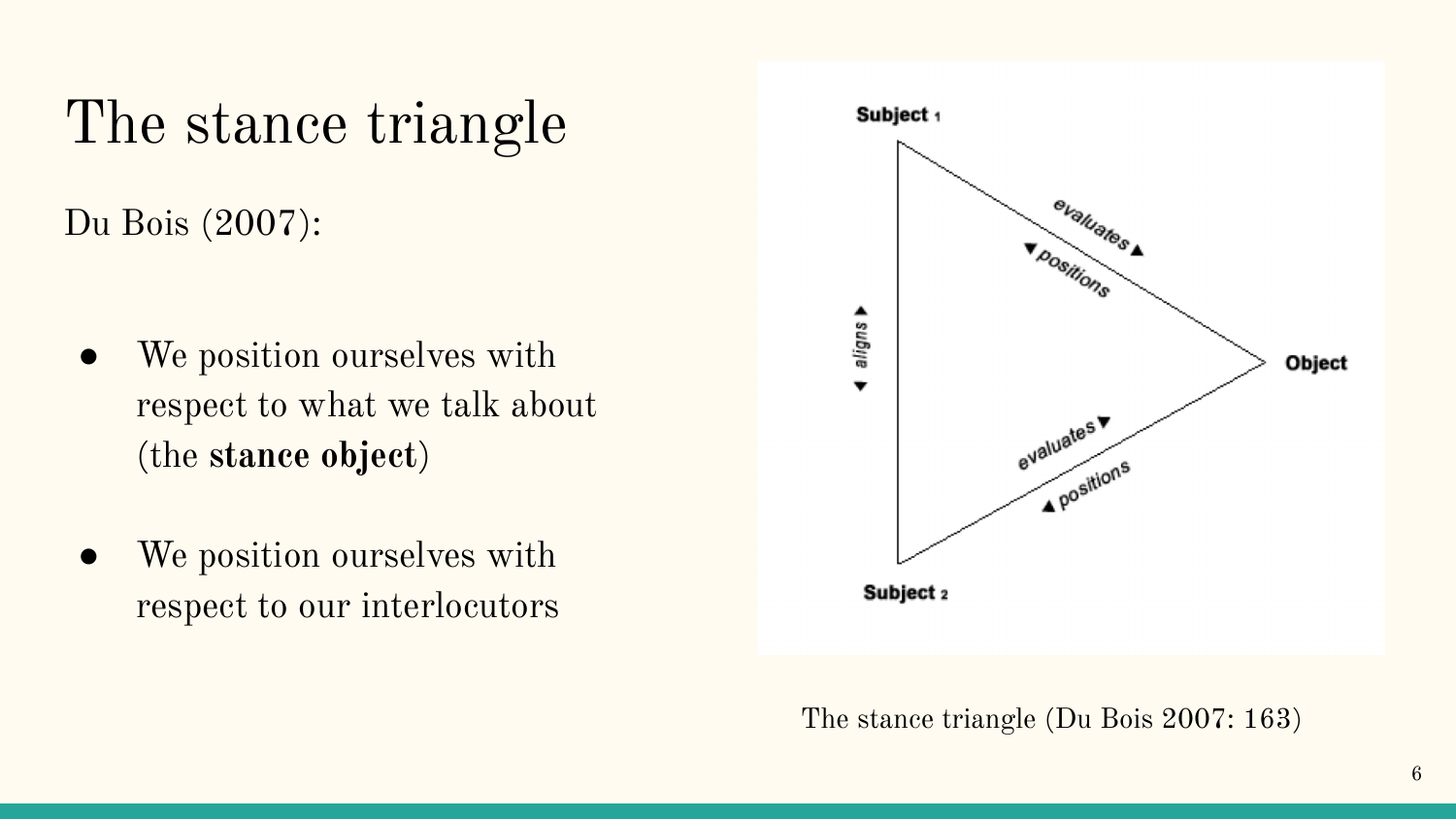#### Stance in variationist sociolinguistics

- Several variationist analyses demonstrate how stance can explain why speakers may choose one variable over another:
	- Kiesling et al. 2012: authoritative stances accounted for patterns of variable (–ing) and coronal stop deletion use within a friendship group that could not be explained by identity categories alone (e.g., class)
	- Podesva 2016: features commonly associated with African American English (/t,d/ deletion, falsetto) enable speakers to take stances about race
	- Levon 2016: speaker's deontic stances accounted for the stylistic use of creaky voice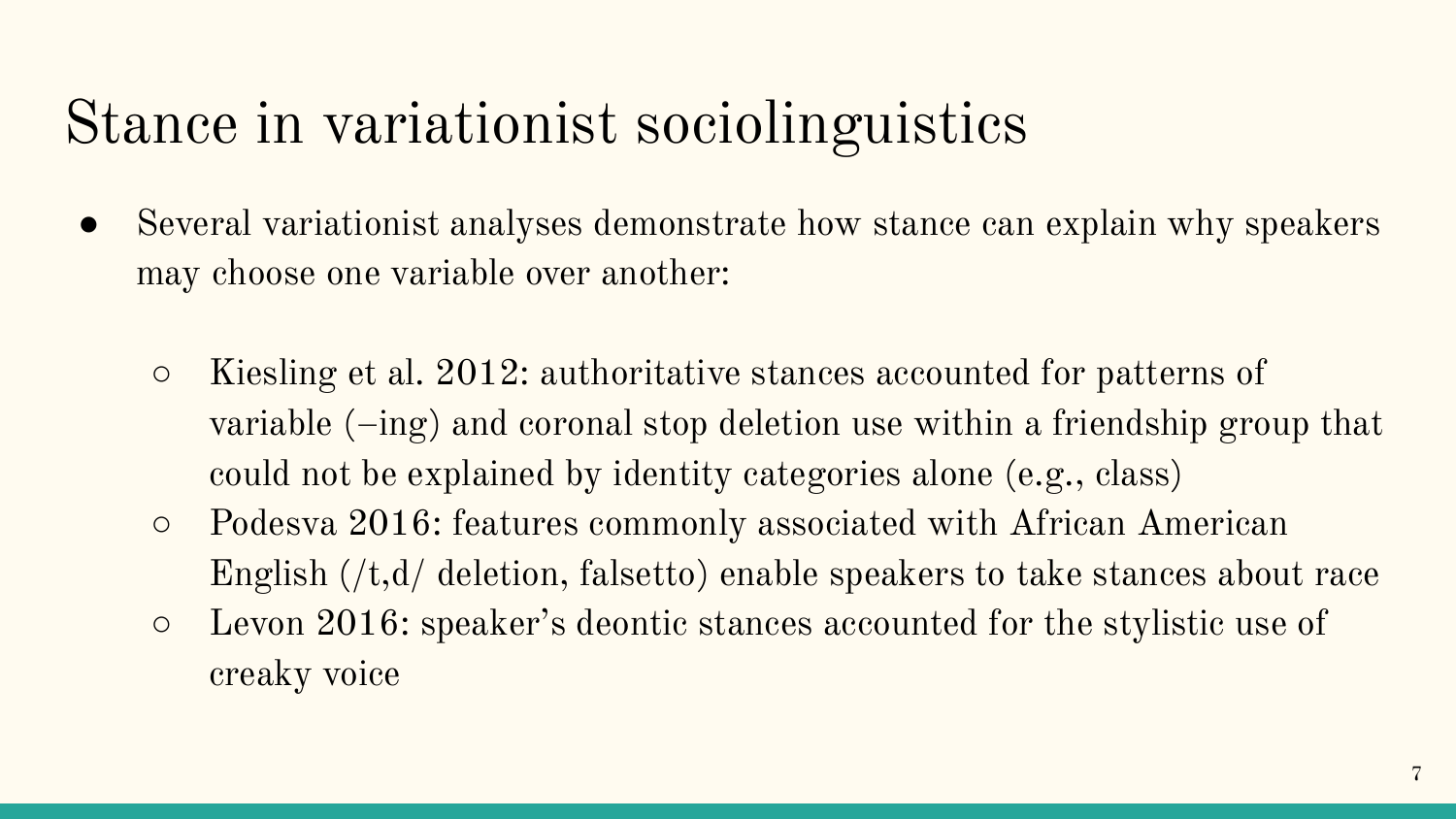#### Stance: it's complicated

Coding for stance in qualitative analysis of intra-speaker variation raises some methodological complications:

- Stance is dialogic (negotiated), compositional, and multi-modal, which makes relying on only one linguistic medium (such as only written or only spoken data) challenging
- Requires in-depth contextual, ethnographic knowledge of speakers and interactions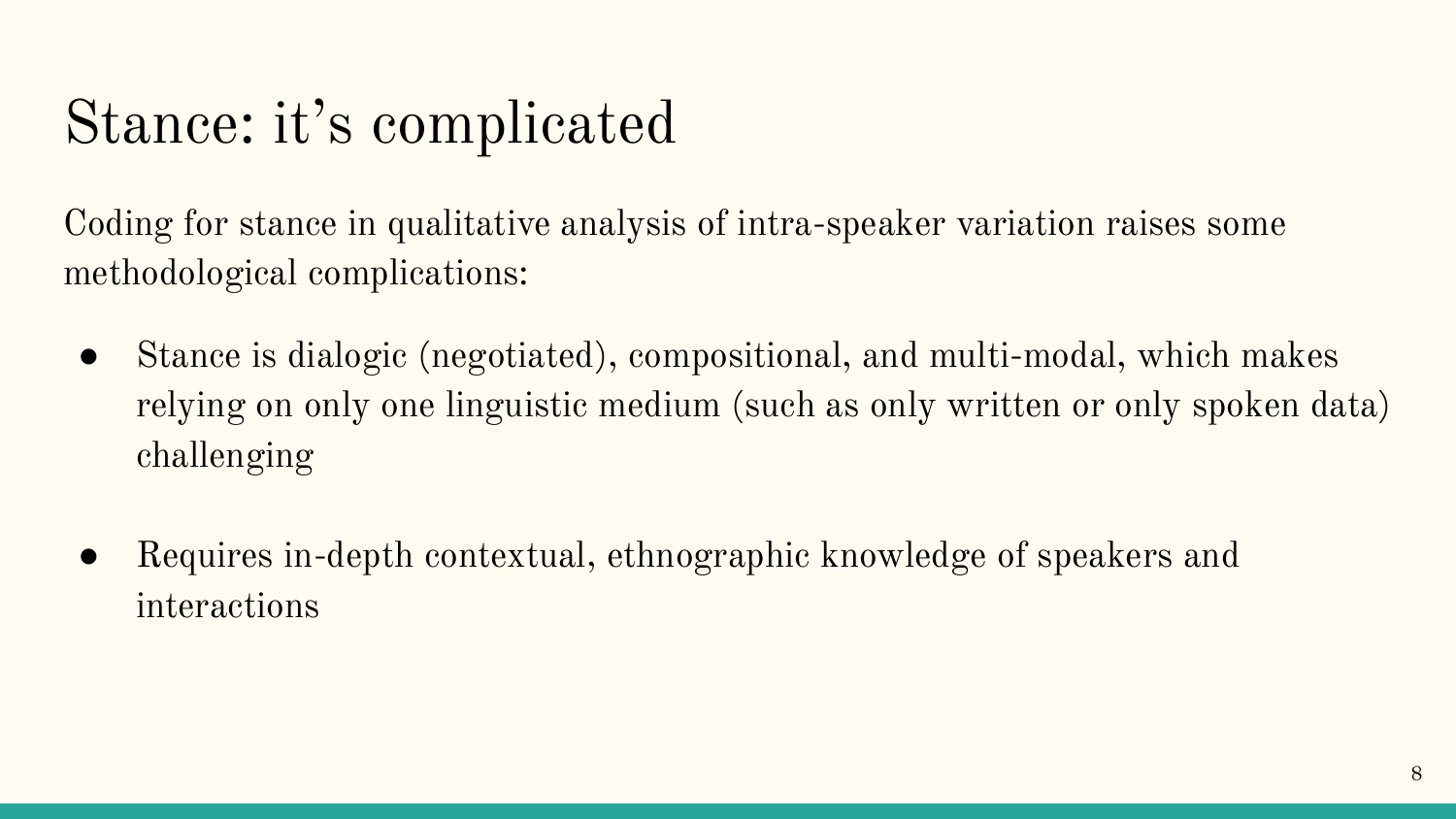## Data and method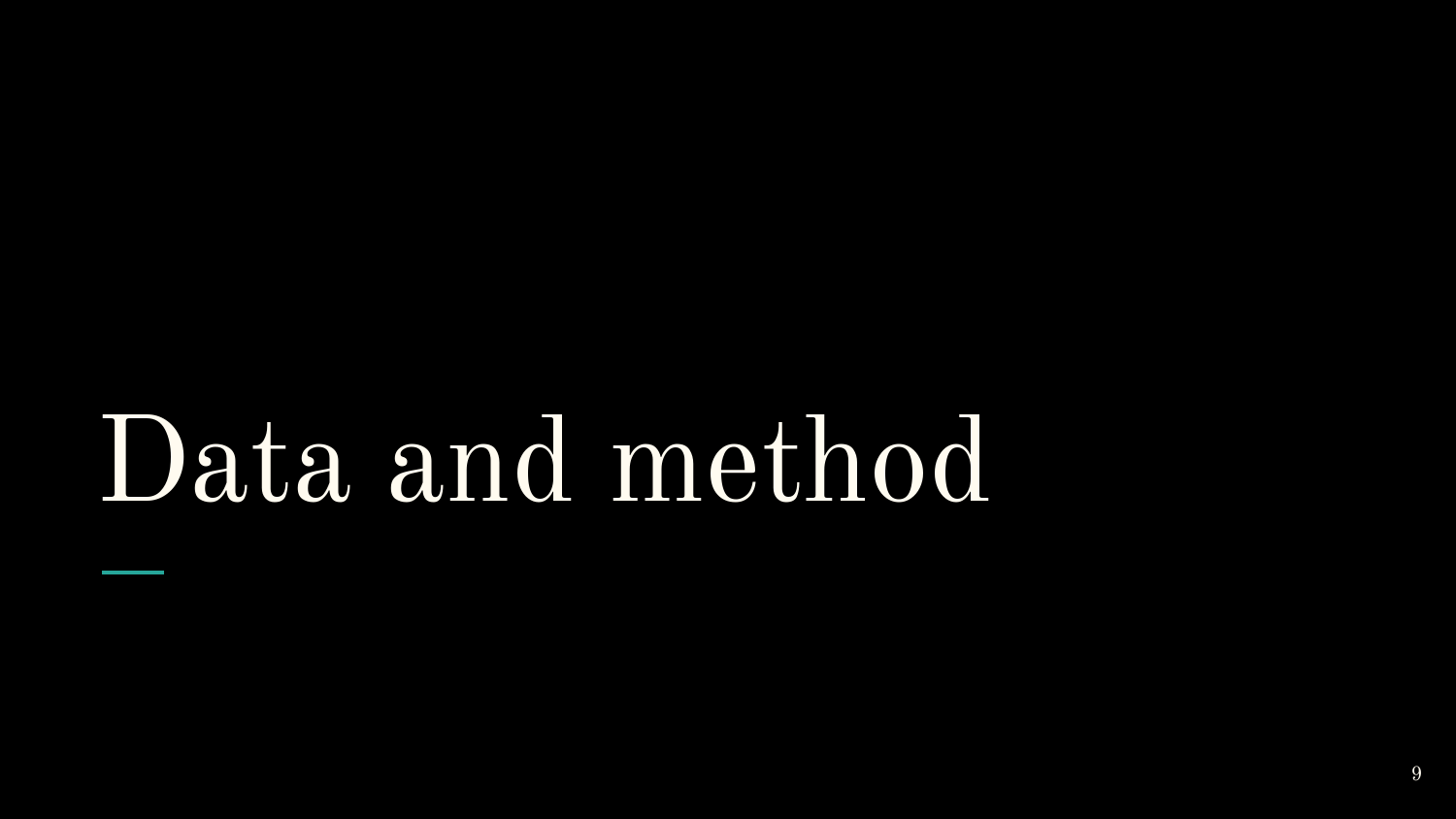#### The data

- Corpus:
	- Unique corpus, collected by eight individuals who recorded themselves in three event types ranging from high to low formality
- Participants:
	- Gender: Two men, five women, and one non-binary speaker
	- $\blacksquare$  Age: 21-57
	- Ethnicity: 7 white speakers, 1 Filipino speaker
	- Language background: Five native speakers and three non-native speakers of English
		- **● Sample varies along several social dimensions, but none of the social factors were statistically significant**
- **●** Extracted all complement clauses, excluded all tokens with the matrix verb *feel*, which almost exclusively takes *like* as a complementizer (Brook  $2014$ )  $\rightarrow$  **734 tokens**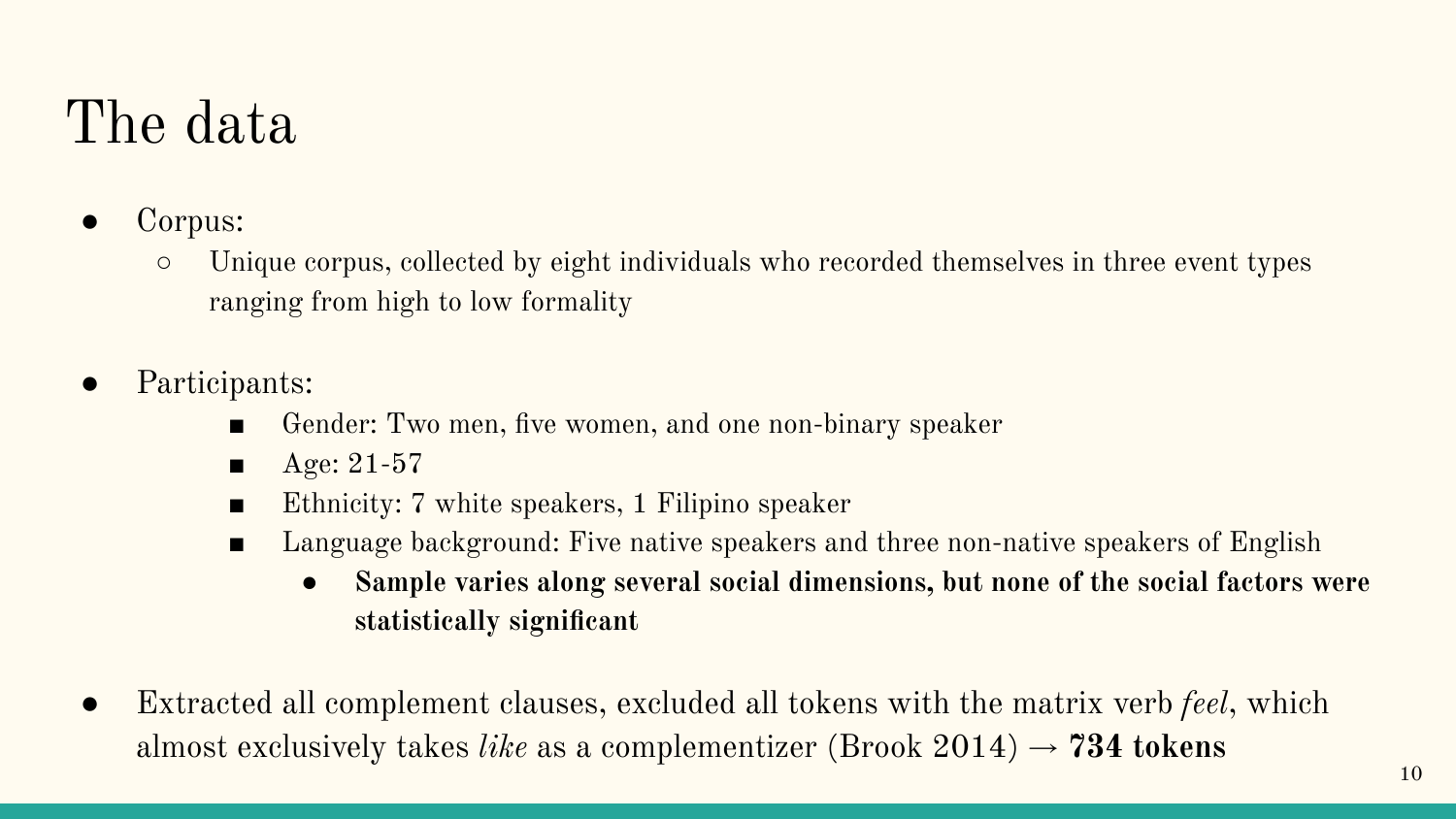#### **Table 1: Coding protocol**

| <b>Predictor</b>                   | <b>Levels</b>                |  |  |  |
|------------------------------------|------------------------------|--|--|--|
| <b>Linguistic predictors</b>       |                              |  |  |  |
| Matrix verb                        | say, know, think, etc.       |  |  |  |
| Matrix subject                     | First person singular, other |  |  |  |
| Intervening verbal arguments*      | Present, absent              |  |  |  |
| Intervening material elsewhere*    | Present, absent              |  |  |  |
| <b>Style and stance predictors</b> |                              |  |  |  |
| Event type                         | Casual, medium, formal       |  |  |  |
| Affect                             | Positive, neutral, negative  |  |  |  |
| Alignment                          | Align, neutral, disalign     |  |  |  |
| Hierarchy                          | Novice, same level, expert   |  |  |  |
| Investment                         | High, medium, low            |  |  |  |

\* coding based on Torres Cacoullos & Walker (2009) 11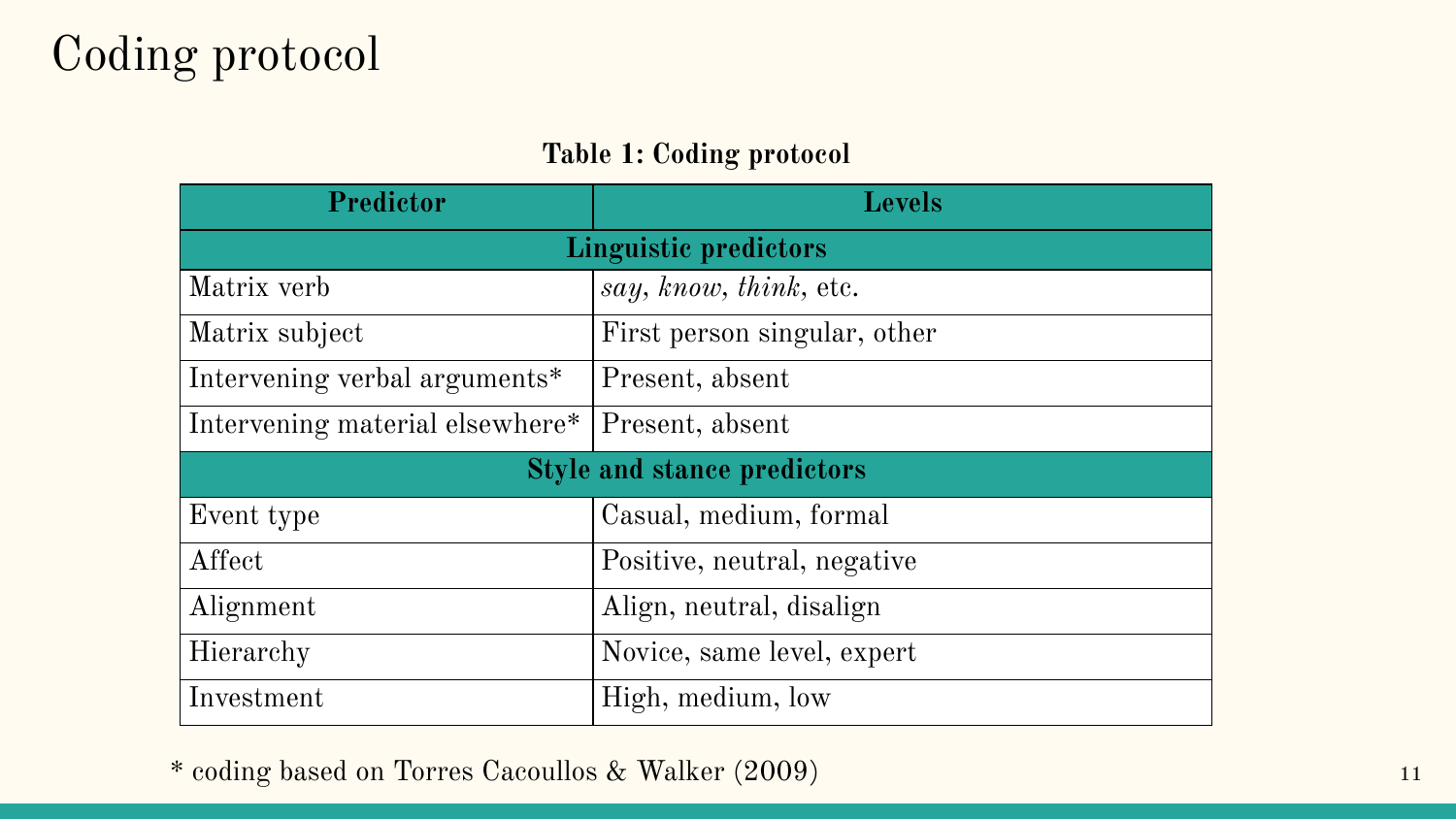#### **Step 0: Contextual information**

Who are the speakers? What situation?

**Step 1: Find tokens** 

#### **Step 2: Find stance acts**

Stance acts = segments of the size that reveal at least one aspect of stance (equivalent to Questions Under Discussion, Roberts 2012)

**Step 3**: **Evaluate**  Assign values to the stance act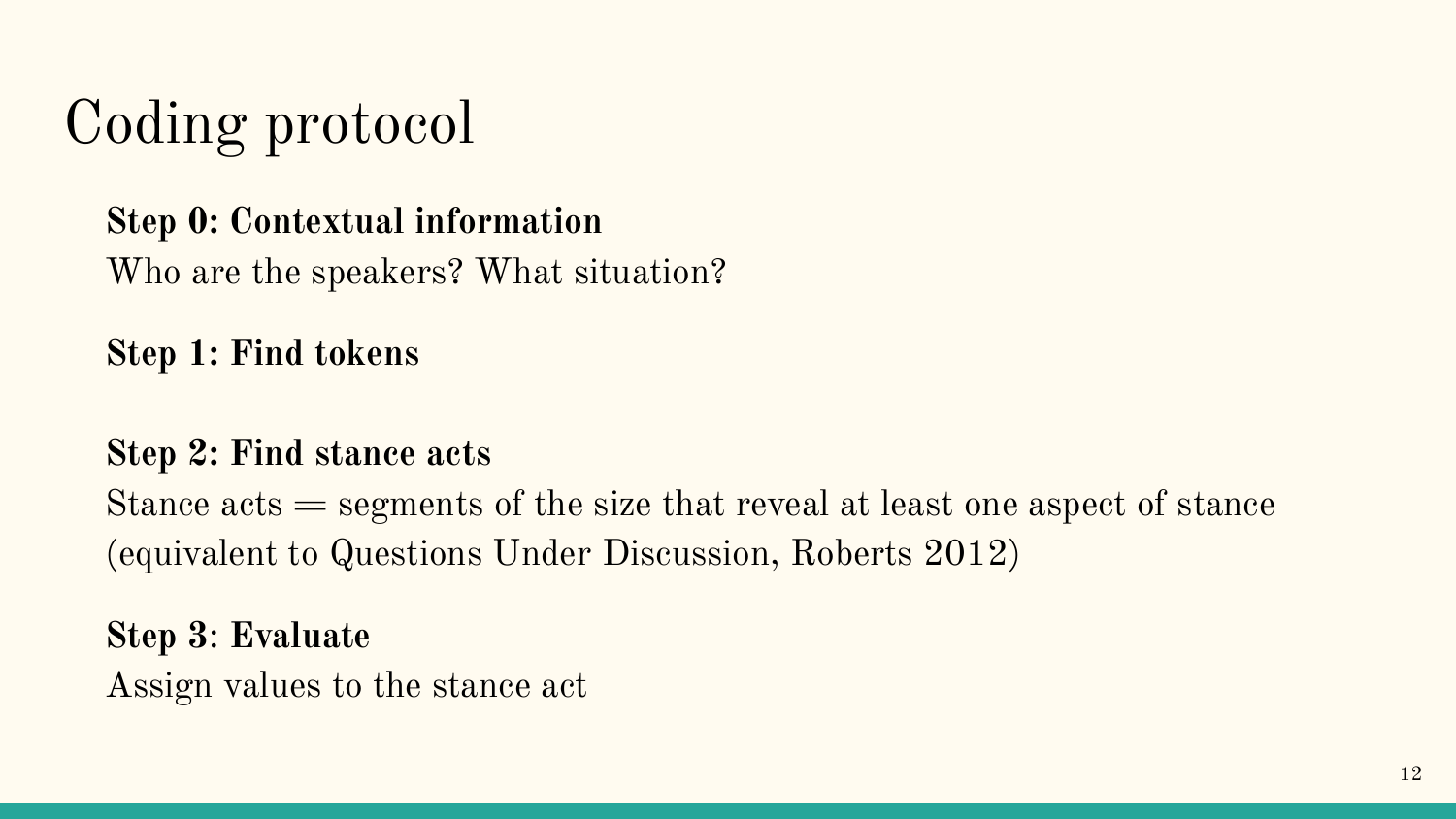Example of a stance act

X: Can I interrupt for one moment? Do you wanna.. I think it's still nice to sit out [and the] patio is open for one more [day. We might want to have] lunch outside if we can? S: <u>Ya:v</u>, OK. Cause I thought  $\emptyset$  you said  $\emptyset$  you wanted Thai so I was assuming... X: Yeah, but we can do that at another lunch. It occurred to me that the patio is still open S: That is really true. I'm lovin' this weather.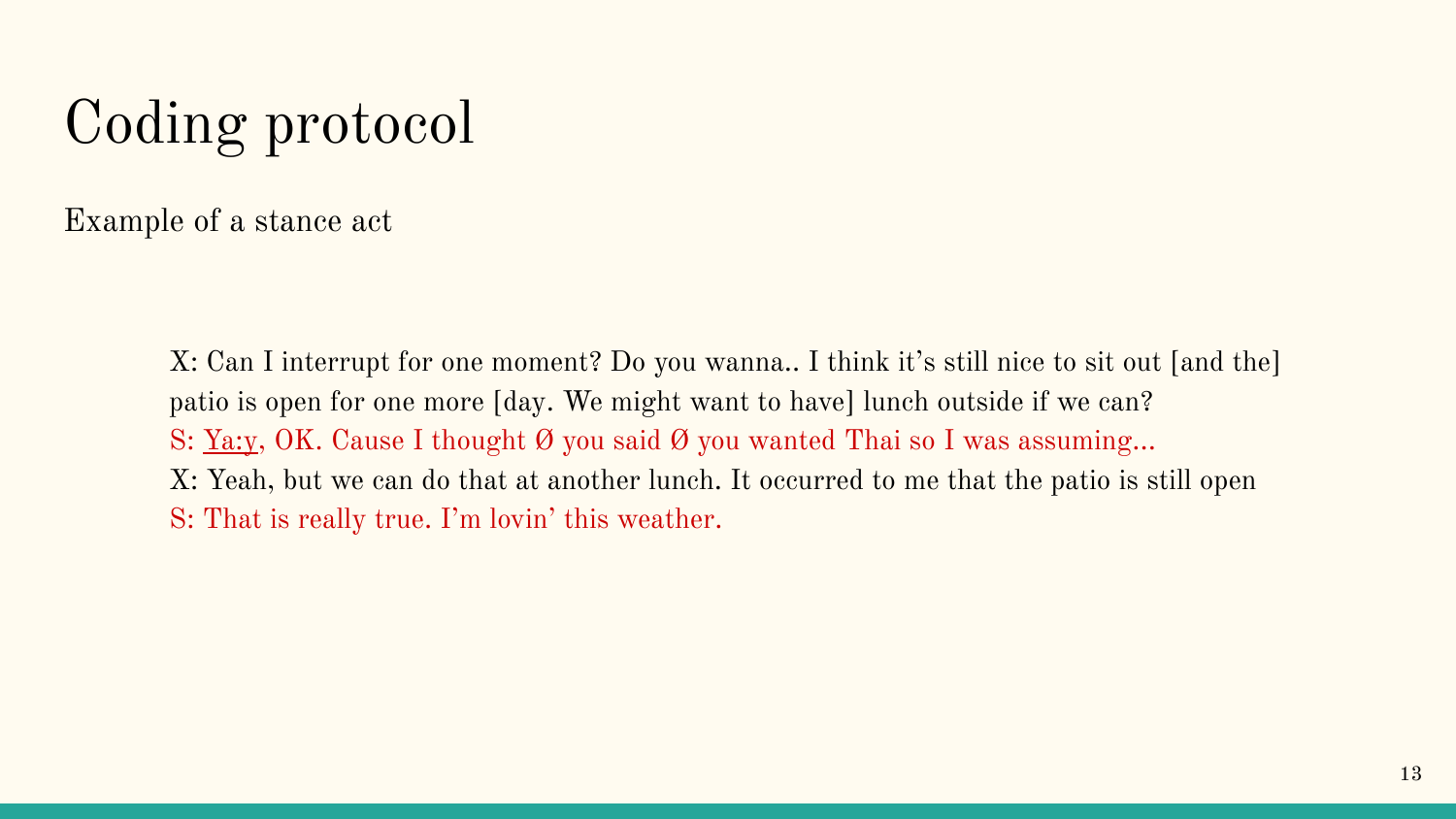|                                                 | Ochs (1996)                                      | Du Bois (2007)                                          |                               |  |
|-------------------------------------------------|--------------------------------------------------|---------------------------------------------------------|-------------------------------|--|
|                                                 | <b>Affective stance</b>                          | <b>Epistemic stance</b>                                 | <b>Stance triangle</b>        |  |
| Affect<br>pos neutral neg                       | How do I evaluate the<br>stance object?          | n/a                                                     | Relating to<br>stance object  |  |
| Investment<br>high medium low                   | How much do I like/dislike<br>the stance object? | How sure am I in what I say<br>about the stance object? |                               |  |
| Alignment<br>align neutral<br>disalign          | Do I care about the face<br>of my interlocutors? | Do I agree with my<br>interlocutors?                    | Relating to<br>co-stancetaker |  |
| <b>Hierarchy</b><br>expert same.level<br>novice | n/a                                              | Who is more knowledgeable<br>wrt the stance object?     |                               |  |

Kiss (in preparation)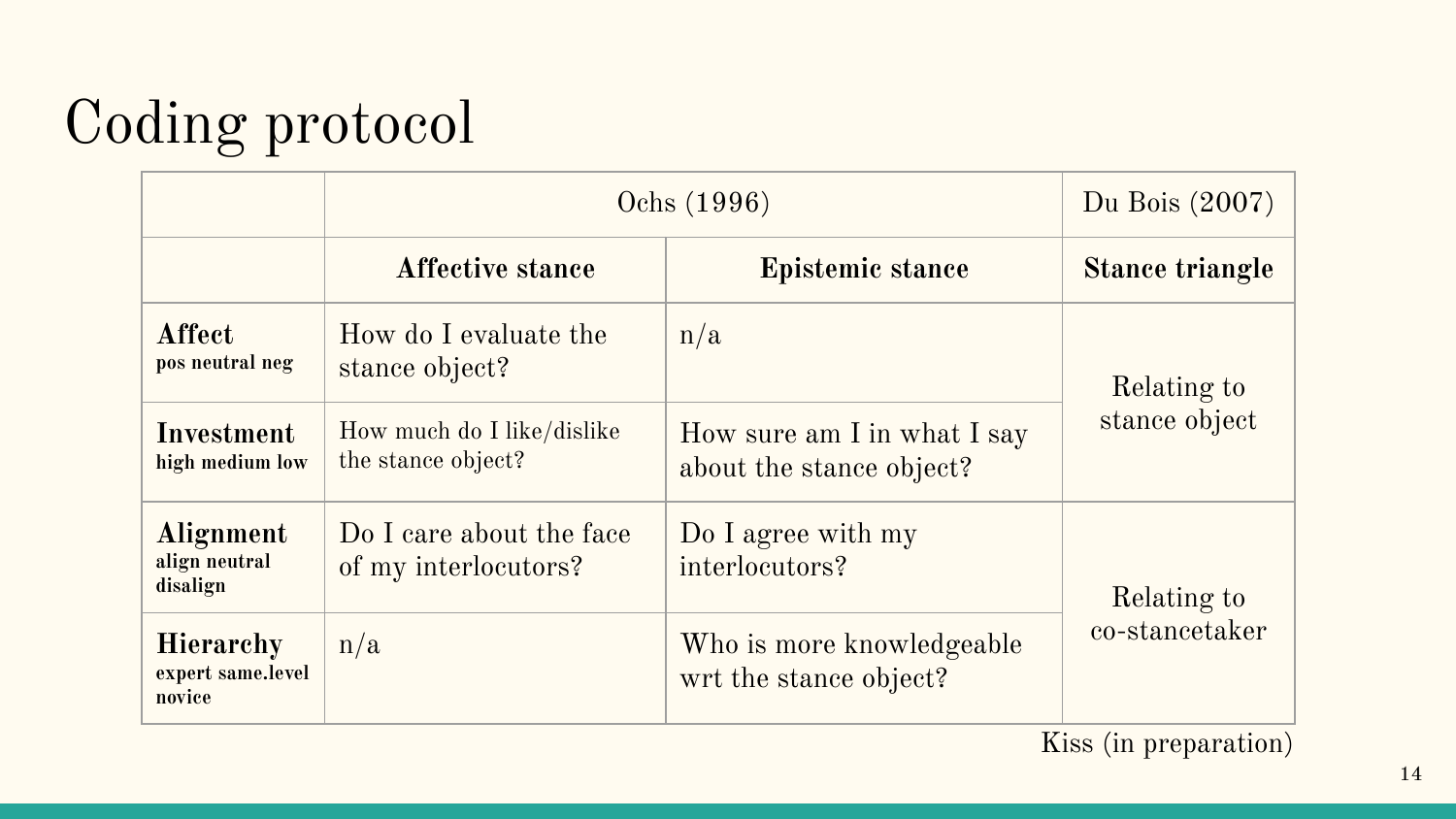- What the speaker **uttered** versus what the speaker **could have uttered**
- Scalar implicatures (Horn 1989) arise at the level of utterance (e.g. expressives, Potts 2007)

| So which one of these cutiepies is John's?   | positive |
|----------------------------------------------|----------|
| So which one of these <u>dogs</u> is John's? | neutral  |
| So which one of these bastards is John's?    | negative |

| Affect |
|--------|
|--------|

|            | John was absolutely right! | high    |
|------------|----------------------------|---------|
| Investment | John was right.            | neutral |
|            | John was probably right.   | low     |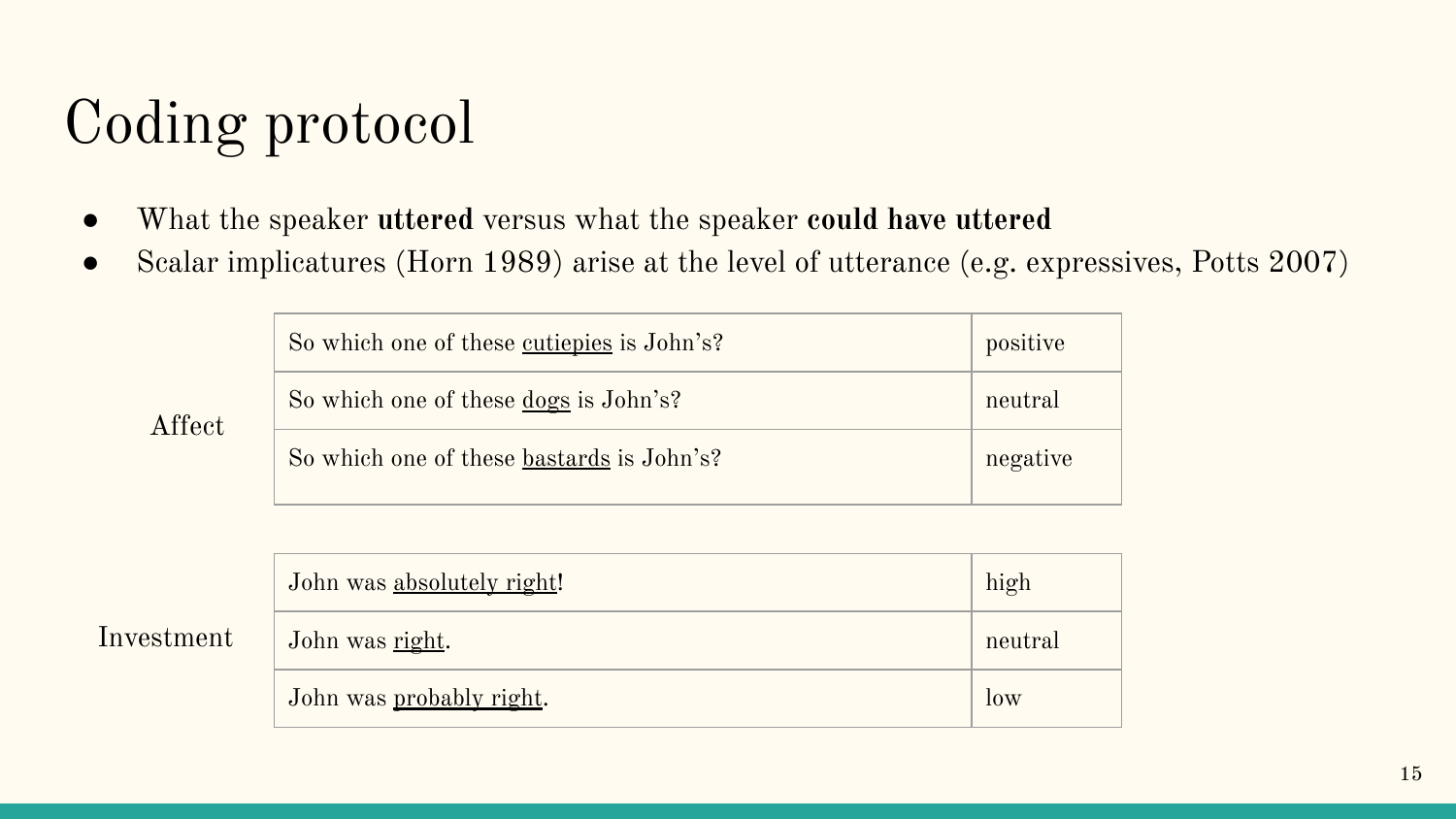## Coding protocol: Affect

- Can you add one of the following after your contribution?
	- "...and this is terrible" / "...which is terrible" / "This sucks!" / etc. **negative affect** "...and this is great" / "...which is cool" / "I'm happy about this!" / etc. – **positive affect** None of the above: **neutral affect**

X: Can I interrupt for one moment? Do you wanna.. I think it's still nice to sit out ... patio is open for one more.. lunch outside if we can?

- S: Ya:y, OK. Cause I thought Ø you said Ø you wanted Thai so I was assuming
- X: Yeah, but we can do that at another lunch. It occurred to me that the patio is still open
- S: That is really true. I'm lovin' this weather.
	- $[this is great]$  positive affect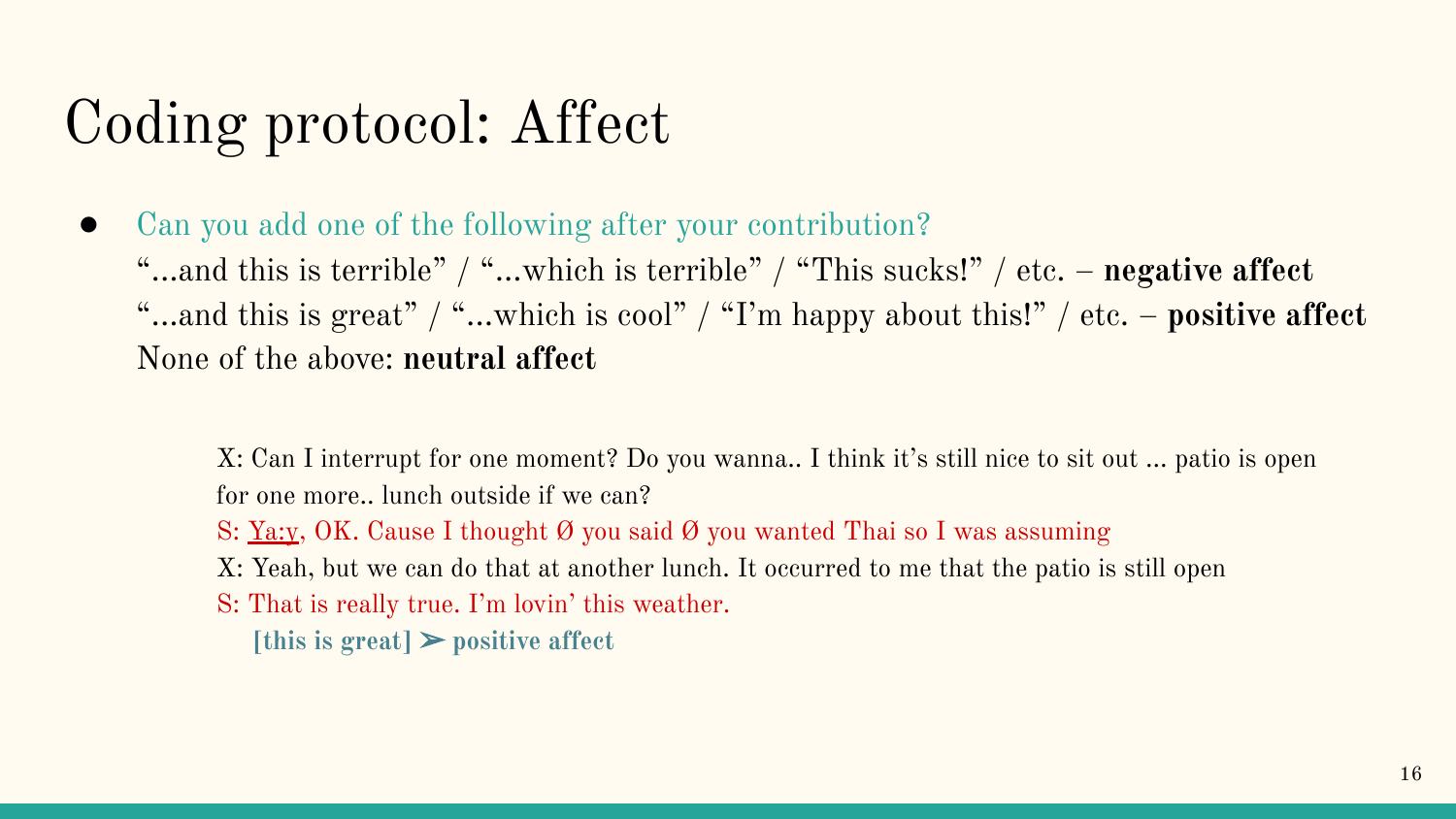## Coding protocol: Investment

Can your contribution be reformulated in more neutral terms? If yes, your contribution has **high** or **low investment**. If no, it has **neutral investment**.

> X: Can I interrupt for one moment? Do you wanna.. I think it's still nice to sit out ... patio is open for one more.. lunch outside if we can?

- S: <u>Ya:y</u>, OK. Cause I thought  $\emptyset$  you said  $\emptyset$  you wanted Thai so I was assuming OK.
- X: Yeah, but we can do that at another lunch. It occurred to me that the patio is still open
- S: That is really true. I'm lovin' this weather.

That is true I love/like this weather  $\triangleright$  high investment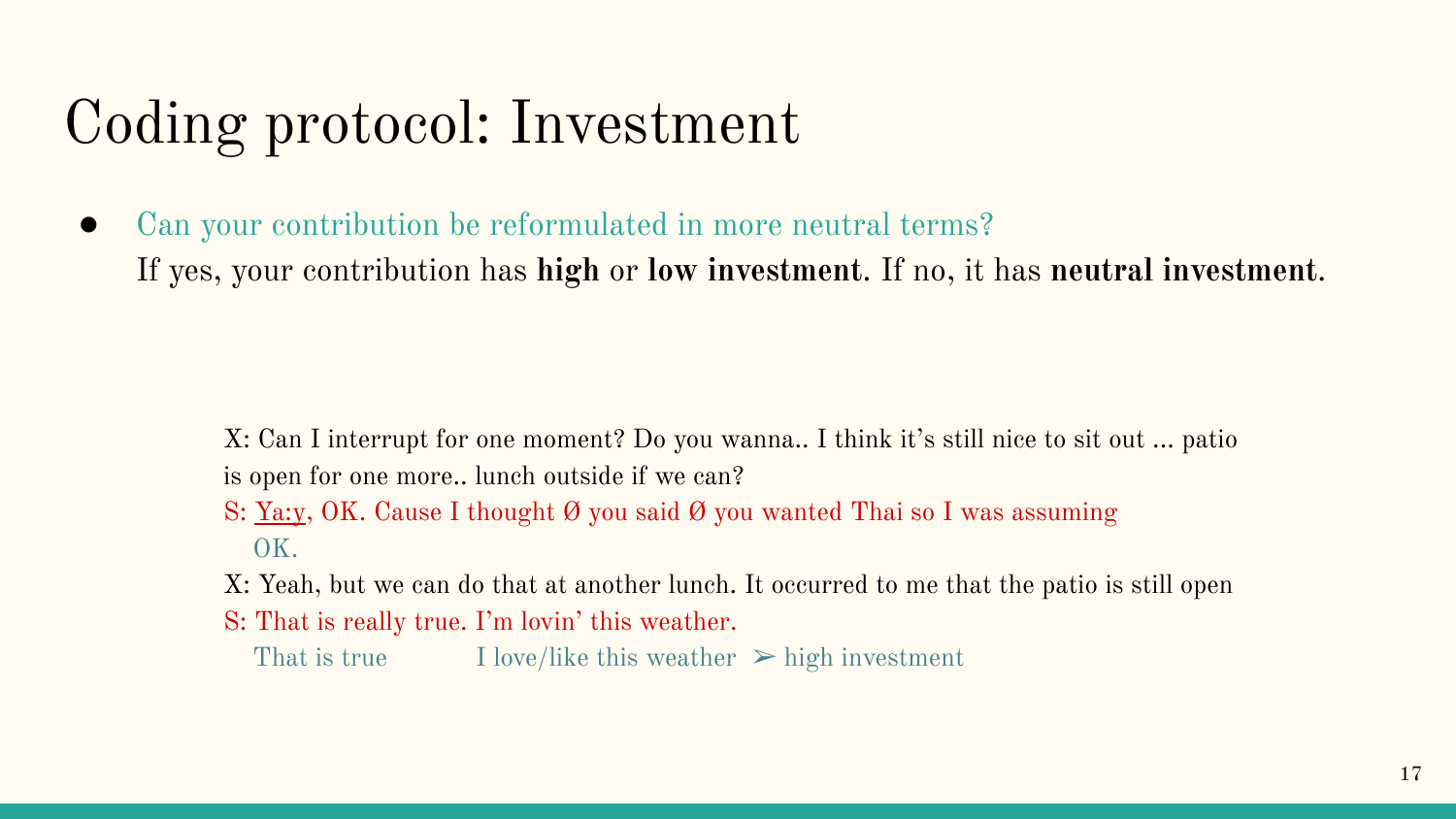## Coding protocol: Alignment

Do you care about the addressee's face? OR: Do you agree with the addressee? Does your contribution build connection with the addressee? (from S. Kiesling) **align** / **neutral** / **disalign**

X: Can I interrupt for one moment? Do you wanna.. I think it's still nice to sit out ... patio is open for one more.. lunch outside if we can? S: <u>Ya:y</u>, OK. Cause I thought Ø you said Ø you wanted Thai so I was assuming X: Yeah, but we can do that at another lunch. It occurred to me that the patio is still open S: That is really true. I'm lovin' this weather.

**Explicit agreement ("yay" "that is really true")** ➢ **align**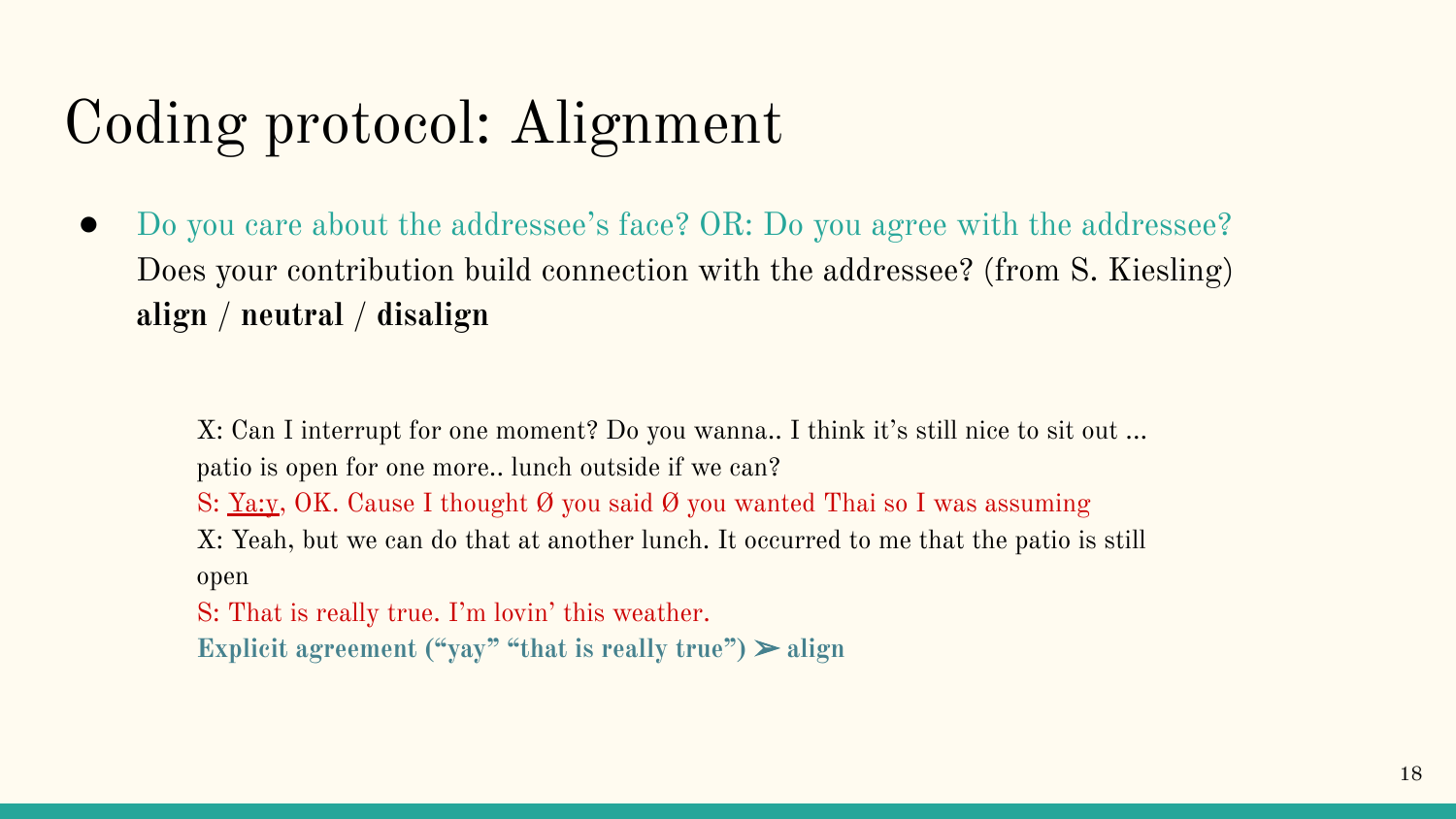## Coding protocol: Hierarchy

● Can you add one of the following after your contribution? "Believe me, I know this better than you do" – **expert** "...but you know this better than me" – **novice** Neither of the above – **same level**

> X: Can I interrupt for one moment? Do you wanna.. I think it's still nice to sit out ... patio is open for one more.. lunch outside if we can? S: <u>Ya:y, OK</u>. Cause I thought  $\emptyset$  you said  $\emptyset$  you wanted Thai so I was assuming X: Yeah, but we can do that at another lunch. It occurred to me that the patio is still open S: That is really true. I'm lovin' this weather. **Believe me, I know this better than you do You know this better than I do** No reason to choose either  $\geq$  same level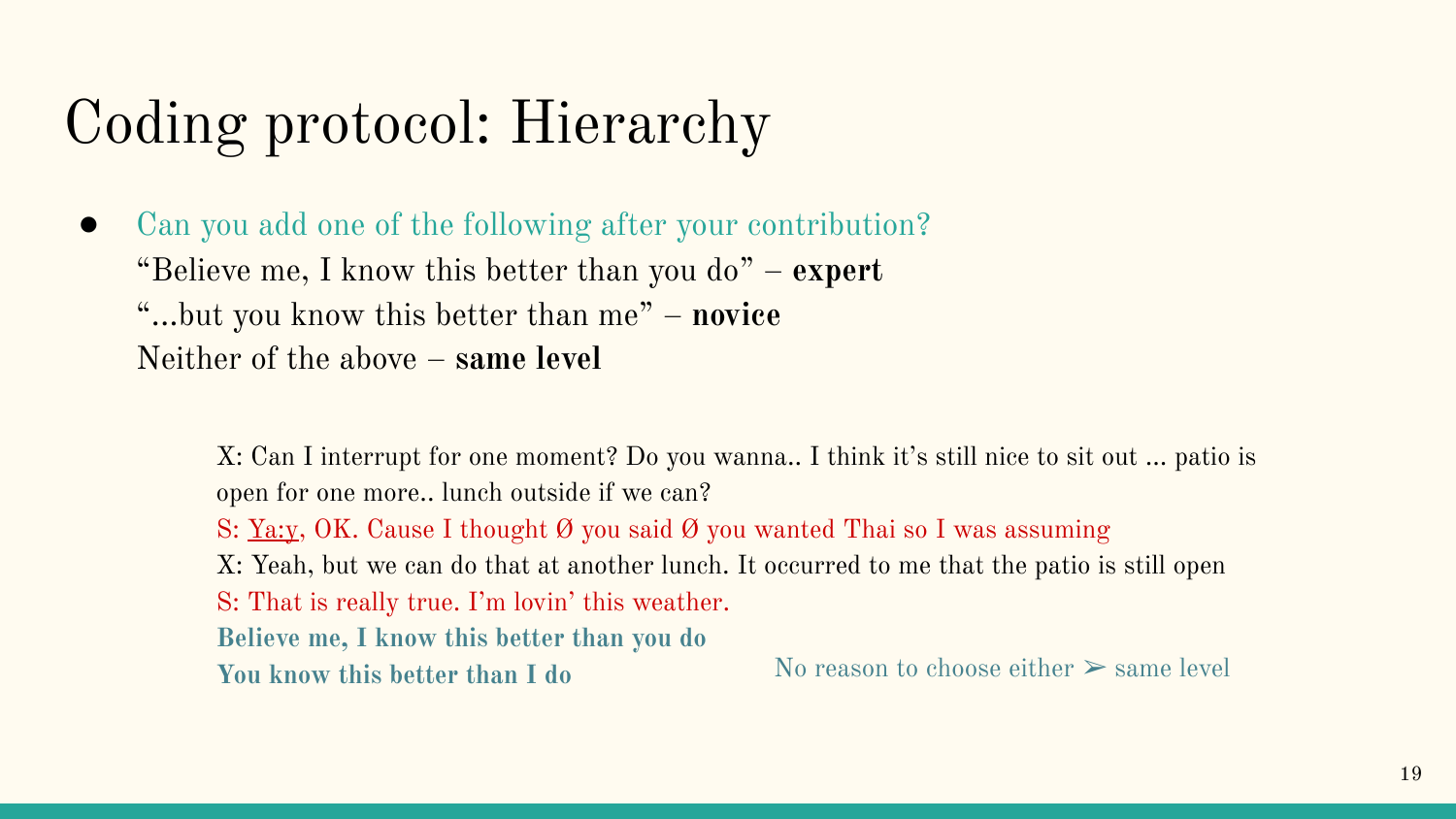#### Coding protocol: Potential stance markers

**Affect**: explicit assessment (*this is wonderful/terrible*); gradable terms (*like/love/hate*; *incident/catastrophe*); expressives (*that idiot*, *this damn dog*); speaker-oriented adverbs (*luckily, amazingly*); etc.

**Investment**: Gradable terms (*very/terribly*; *like/love/hate*); interjections (*Go:d!*); phonological lengthening (*Go:d!*); emphatic stress (*They don't know you've got a tape recorder going!*); expressives (*that idiot*, *this damn dog*); repetition; wh-exclamatives (*What a nice hat!*); quantity hedges (*around 100 maybe*); strong negative polarity items; etc.

**Alignment**: explicit agreement (*yeah*, *you're right*) or disagreement (*I don't agree with that*); reference to the addressee (*you don't want to know*); tag questions (*Right? Isn't it?*); speaker-oriented adverbs (*luckily, amazingly*); backchannel (*you told me that*); politeness strategies; etc.

**Hierarchy**: evidentials (*I've heard, it sounds likè*; exclusive pronouns (*the midpoint was our hardest problem)*; etc.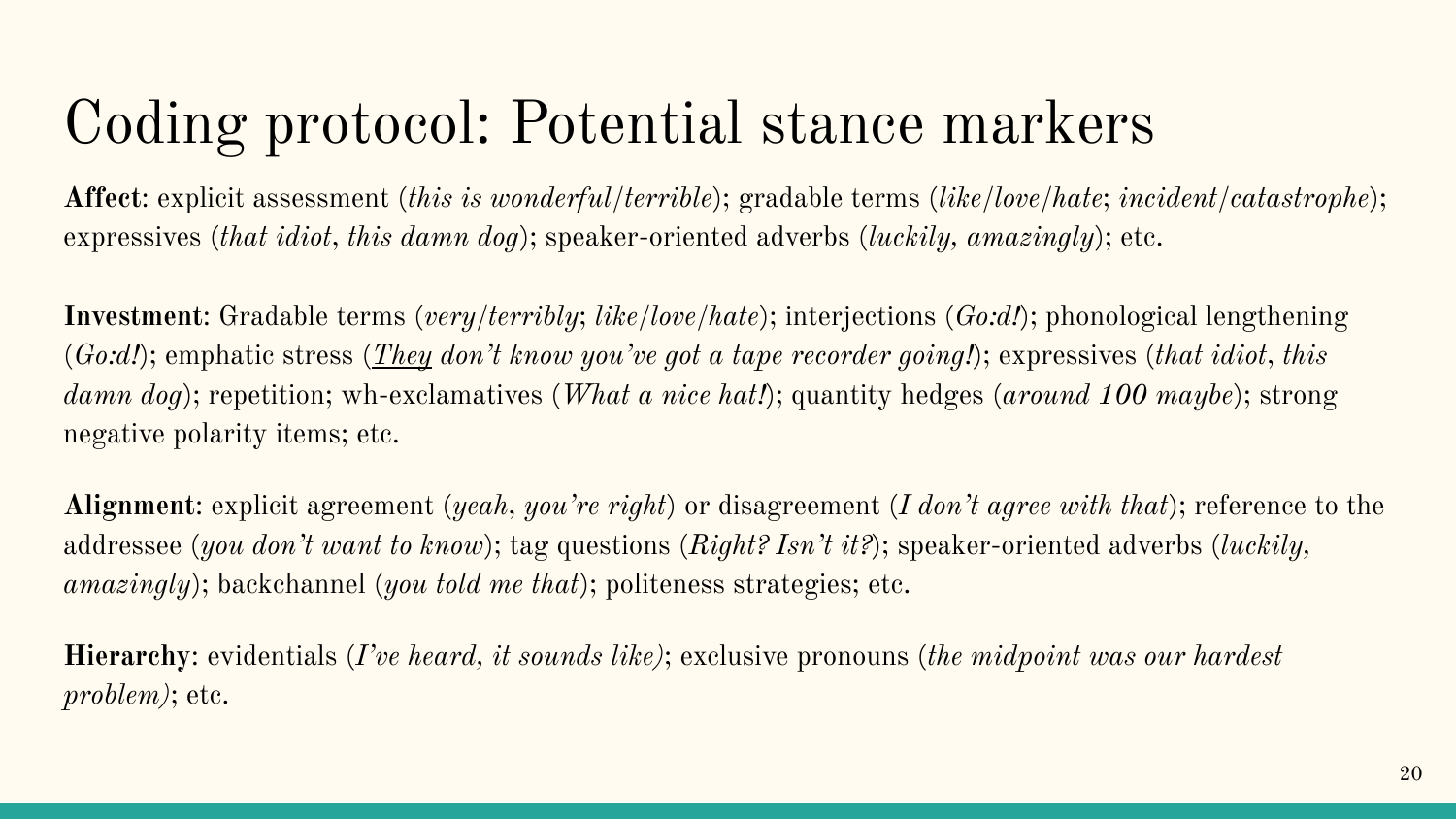# Analysis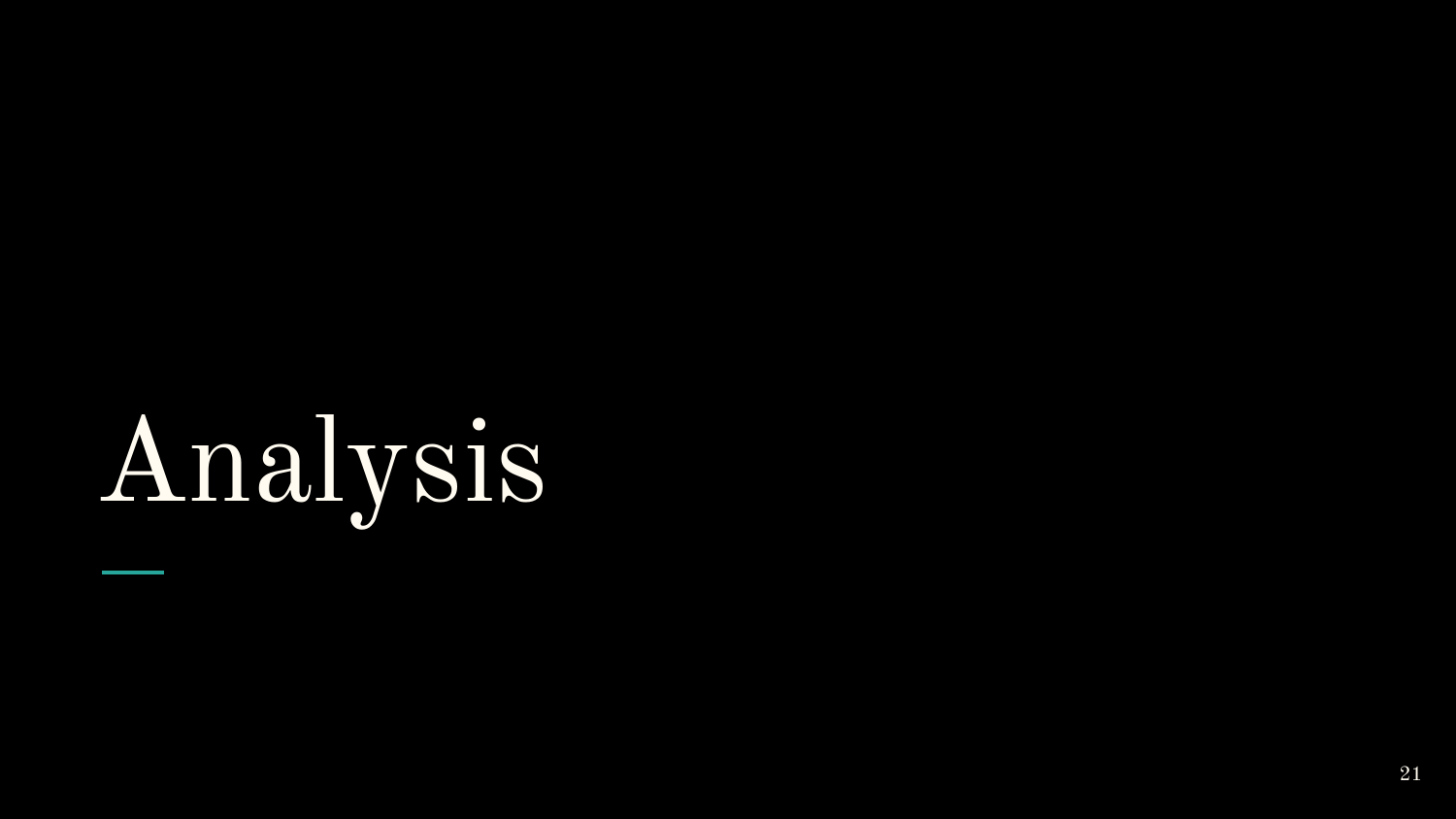## Statistical modeling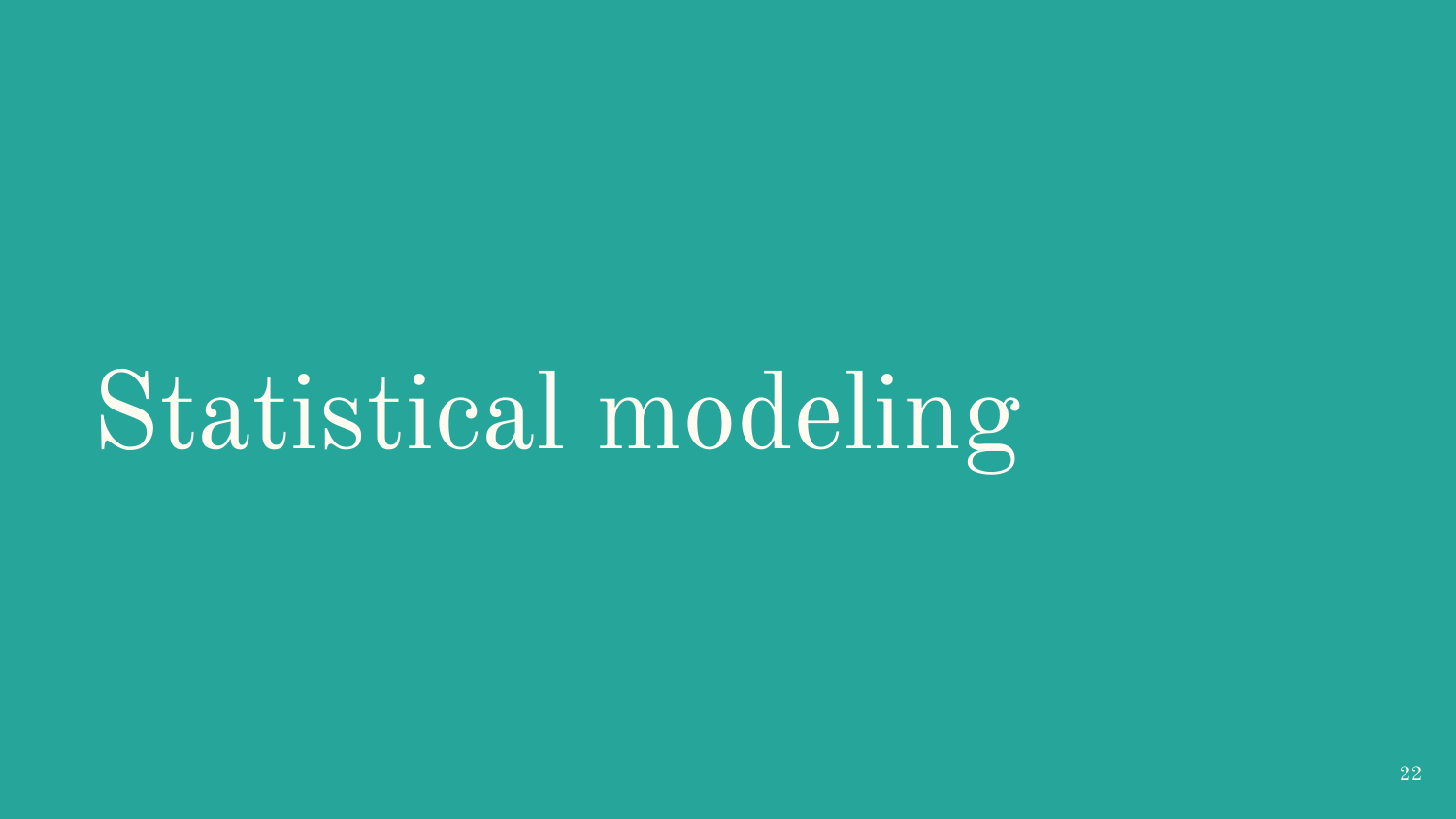*Figure 6*: conditional variable importance of all predictors in the data

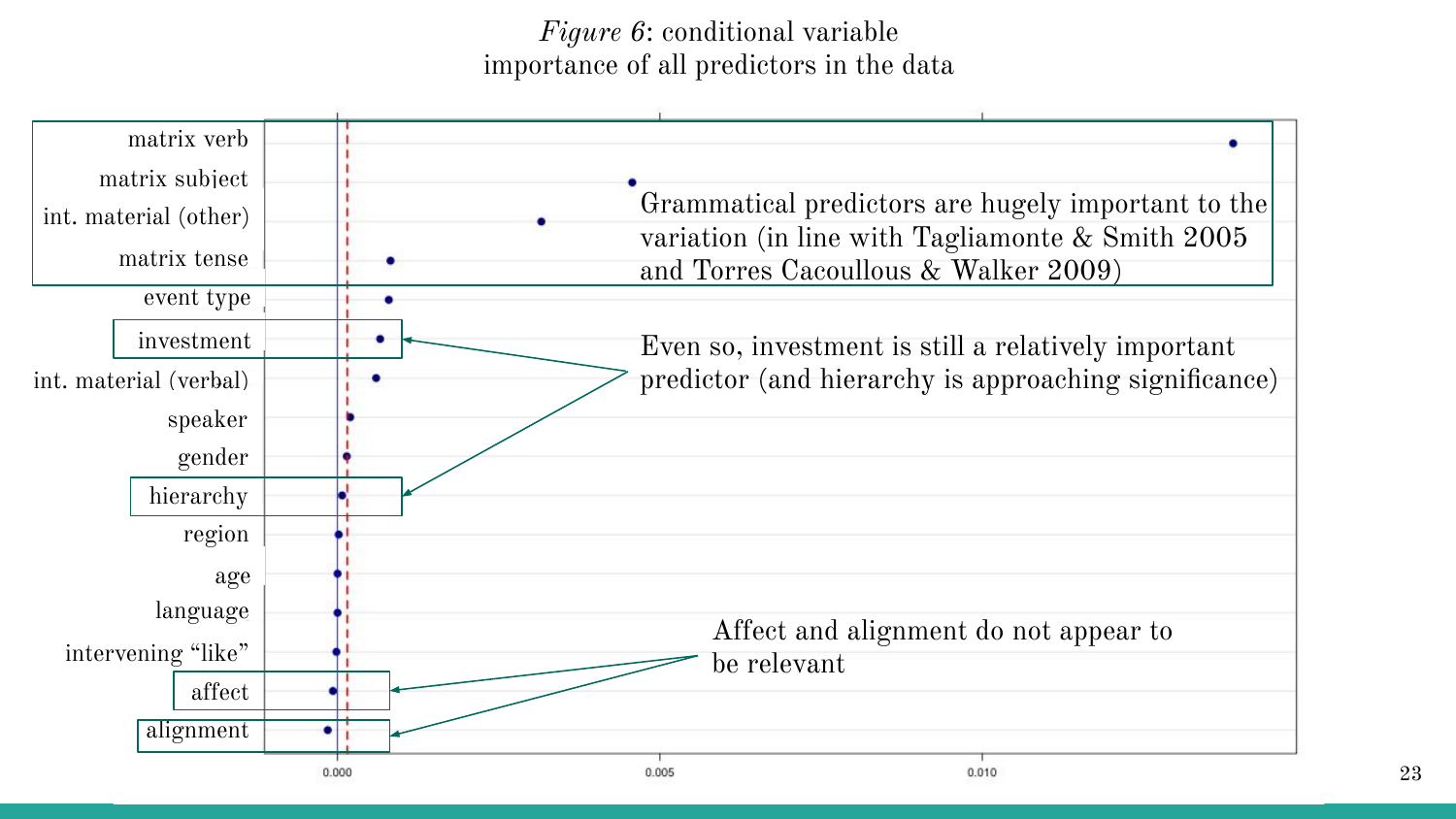#### Exploratory and inferential statistics

- Investment is not a significant main effect, but interacts with two grammatical predictors: **matrix subject** and **matrix verb** (to be explained in a sec)
- There's also a marginal, inches-away-from-significance effect of high (*p*  $= 0.0502$ ) hierarchy favouring overt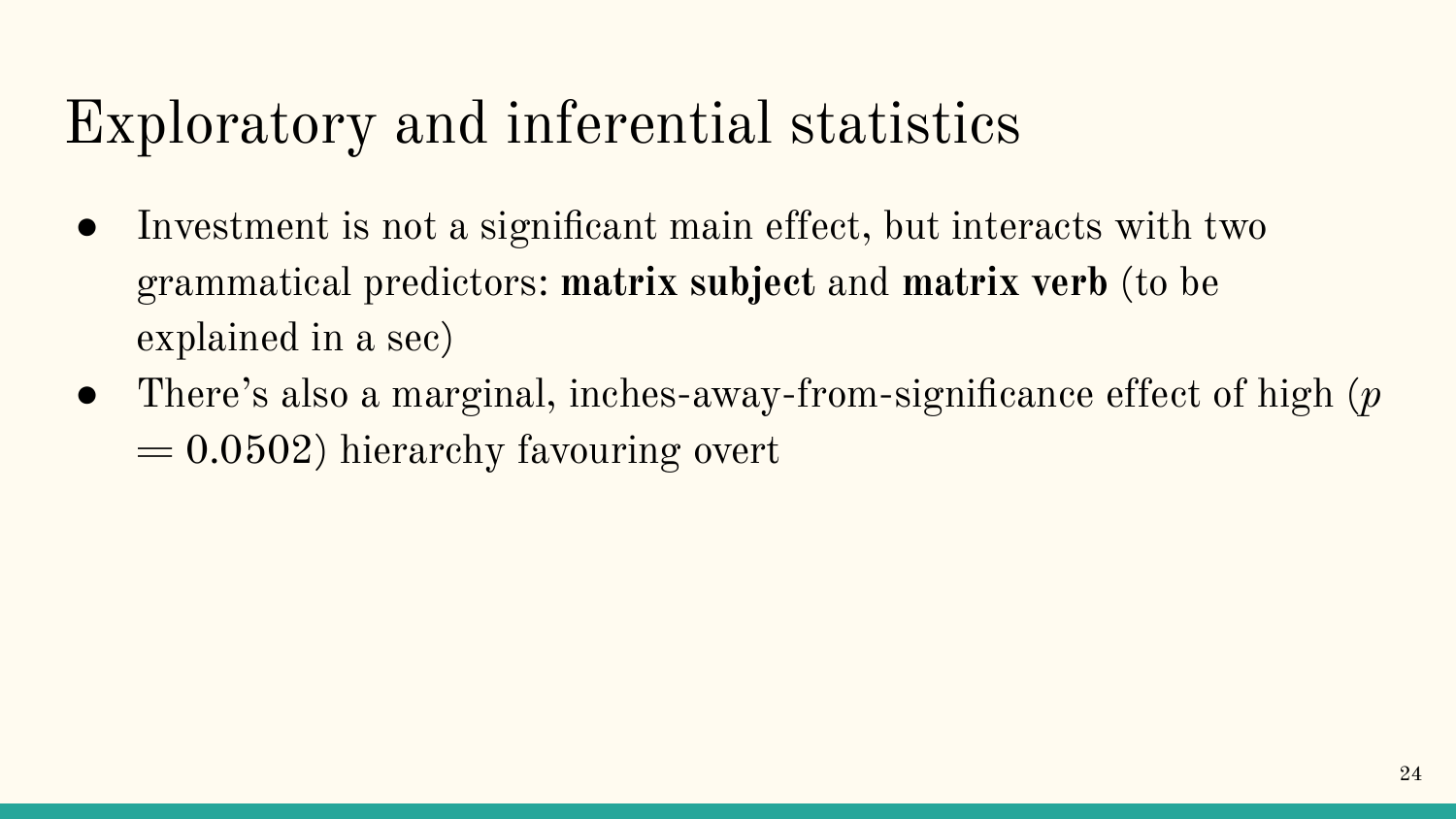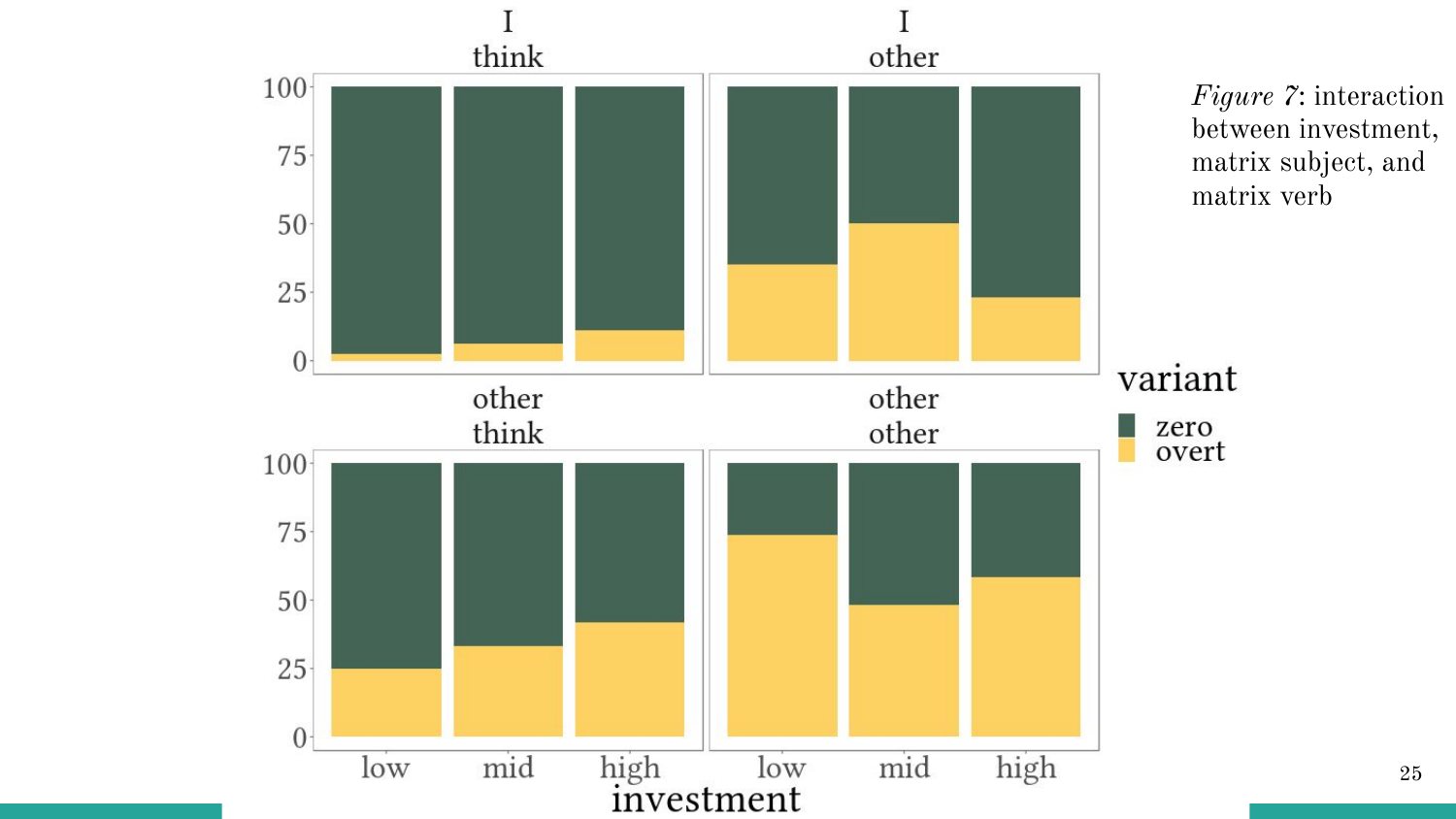#### Summing up; examples

- When referring to oneself ("I"), non-neutral investment significantly favours *that*
	- **I** can't say THAT I'm super educated about narrative analysis (03/low investment)
	- **○ I'm** sure THAT everybody else is still struggling with this. (02/high investment)
- When referring to others, non-neutral investment significantly favours *zero*
	- [name] probably had such a good time with you that she decided ∅ it might not be so bad  $(04/$ low inv.)
	- **he** [the judge] just- **he** just said ∅ he didn't believe it, and acquitted him (08/high inv.)
- With the verb "think", low investment favours *zero* while high favours *that*
	- And how do you think **∅** the uh- the tree for this looks? (07/low investment)
	- **I think** THAT it is, it's really descriptive (03/casual, high investment)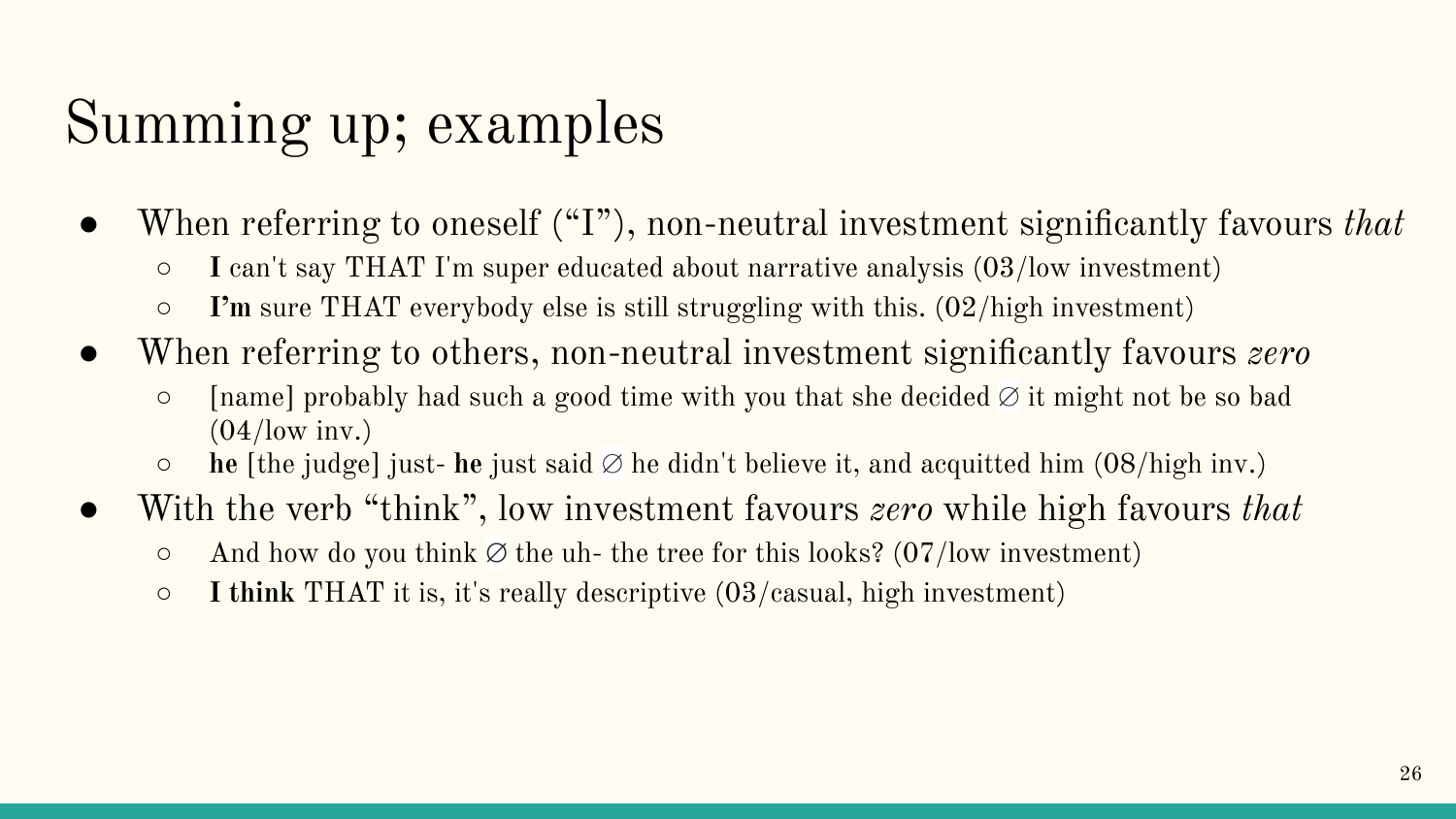## The point

- Investment has a significant effect on the variation, but that effect is conditioned by grammatical predictors: matrix subject and matrix verb
- The linguistic expression of a stance act in a given situation is not static or universal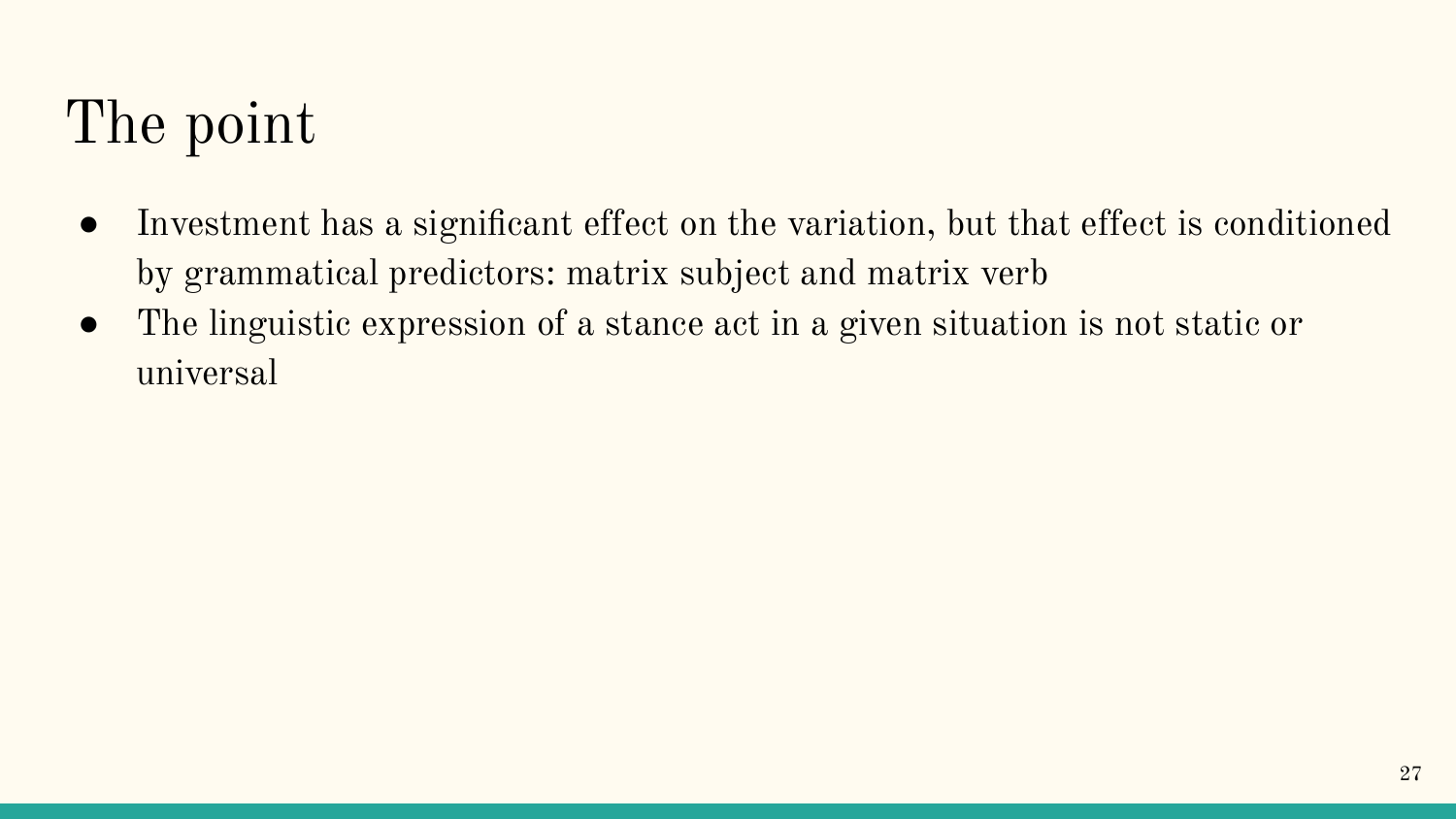# Takeaways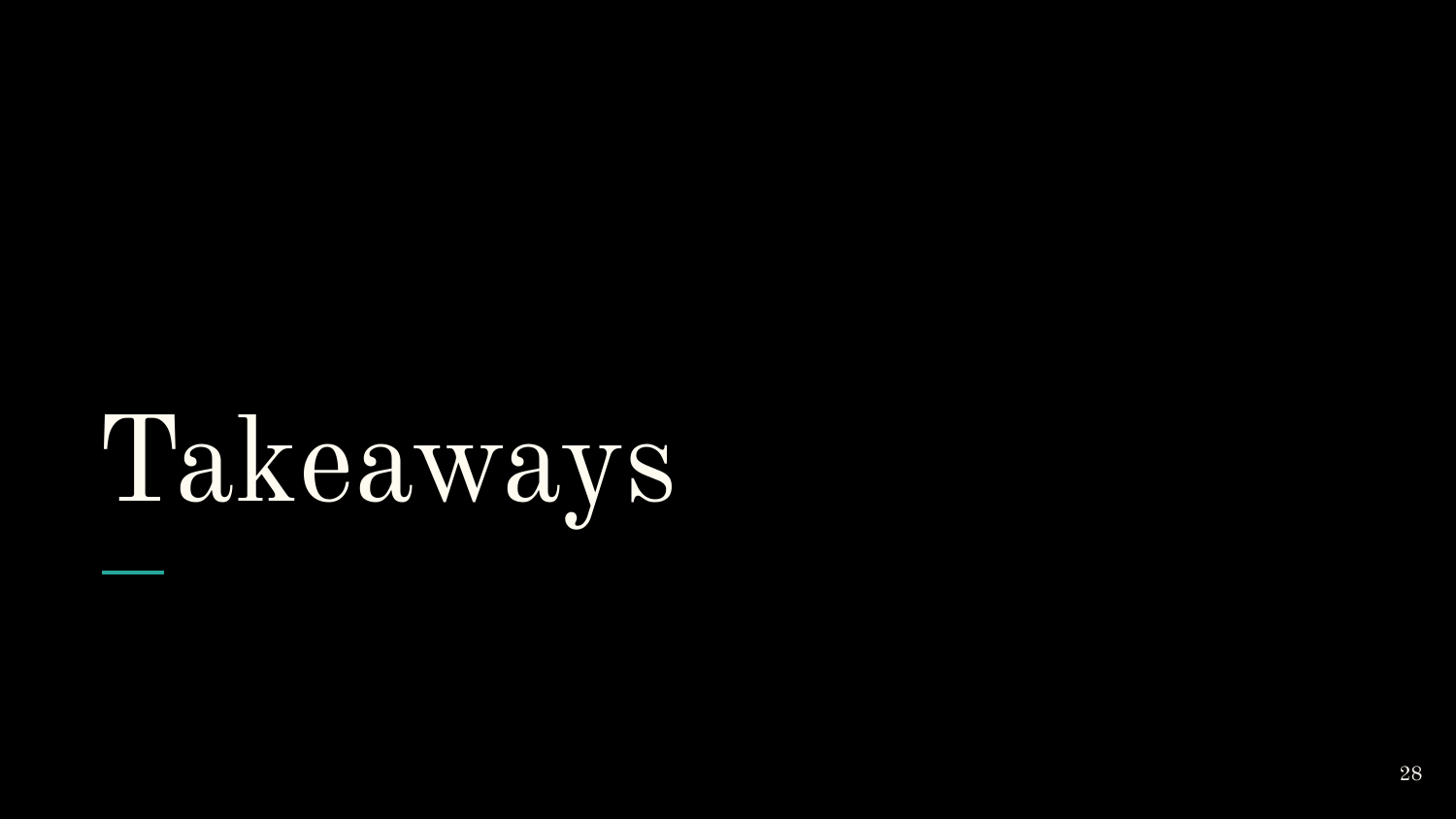#### Theoretical implications

- Including stance offers new ways to understand the complexity of linguistic variation
	- Presents a novel insight into **what complementizers 'do' in discourse**: indicate speaker investment
	- Shows that the effect of stance is multifaceted, yet specific, and **not independent from the lexical content of the utterance**
	- Displays the effect of **stylistic practice** on what is often thought to be a strictly grammatically conditioned variable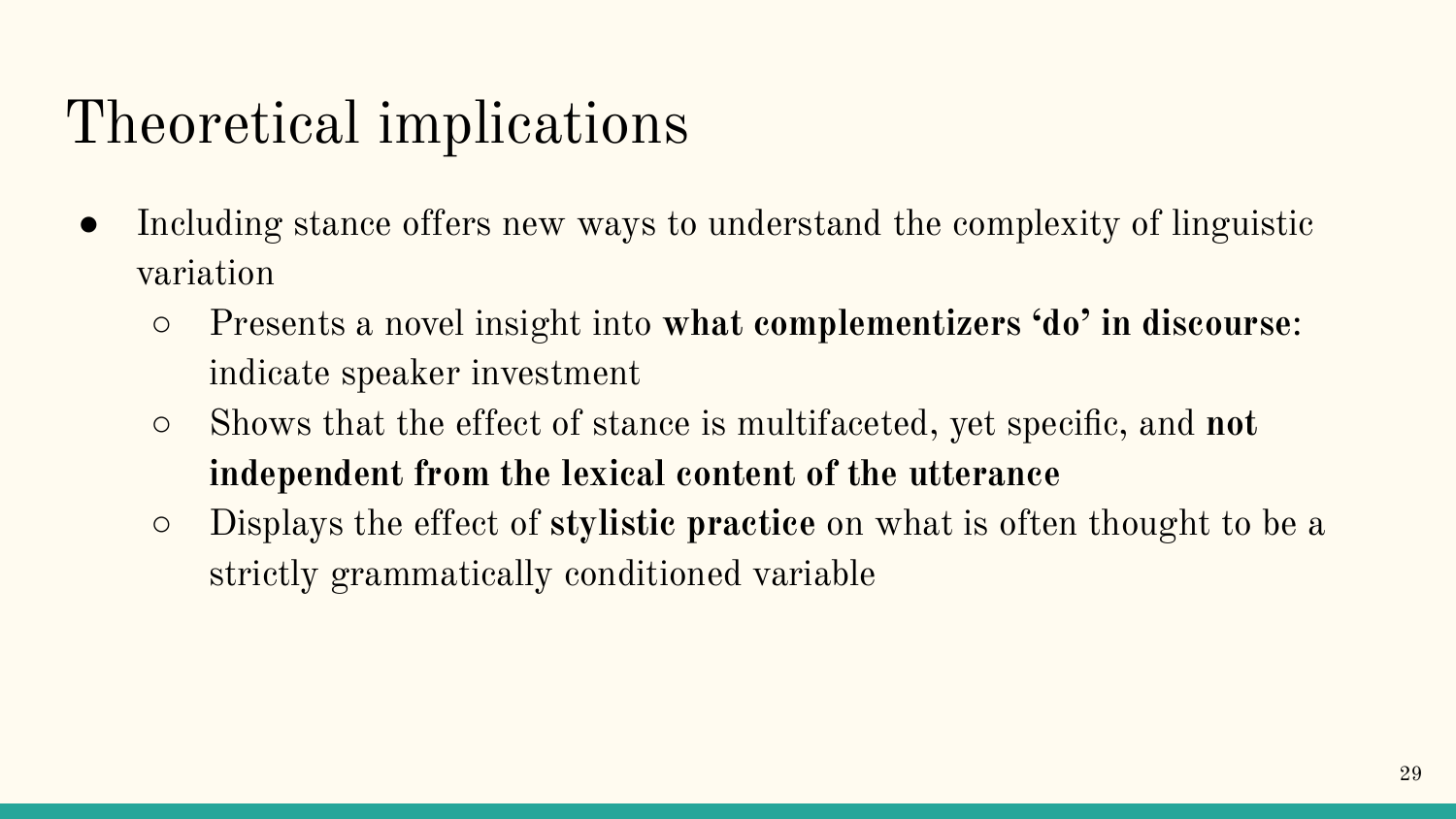## Methodological implications

- **● Complementary analyses**
	- Quantitative assessment of stance is able to provide something that qualitative approaches do not
- **● Replicability**
	- $\circ$  A (potentially) replicable quantitative framework for approaching a qualitative phenomenon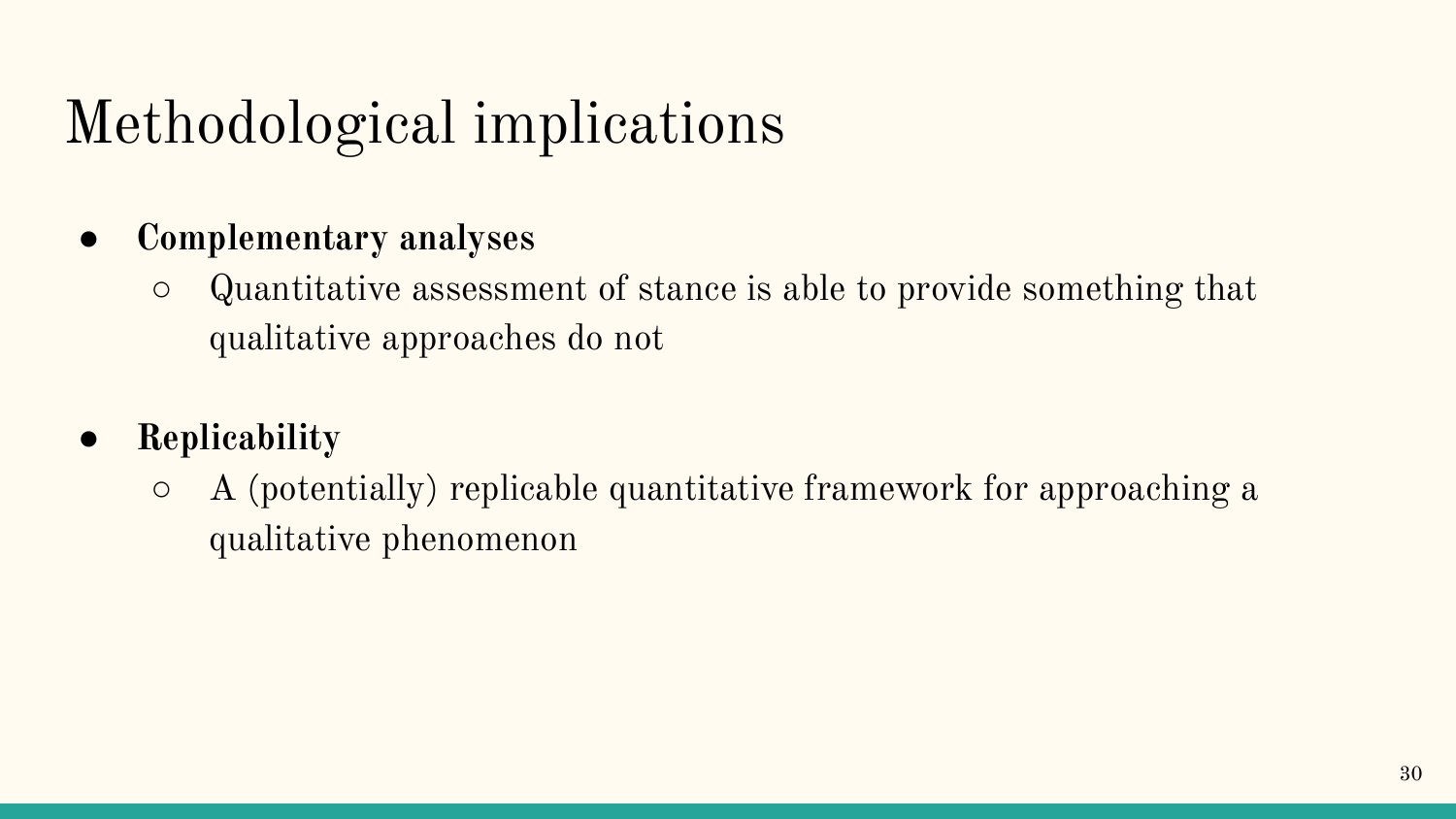#### Practical implications

- Self-coding
	- Greater insight into the data due to **intimate knowledge** of our conversations
		- PRO: Allowed for highly accurate, self-reflective coding
		- CON: Our data was too personal to be shared
- Future directions
	- Apply this framework to other corpora and test for **interrater reliability** (see Kiesling et al. 2015)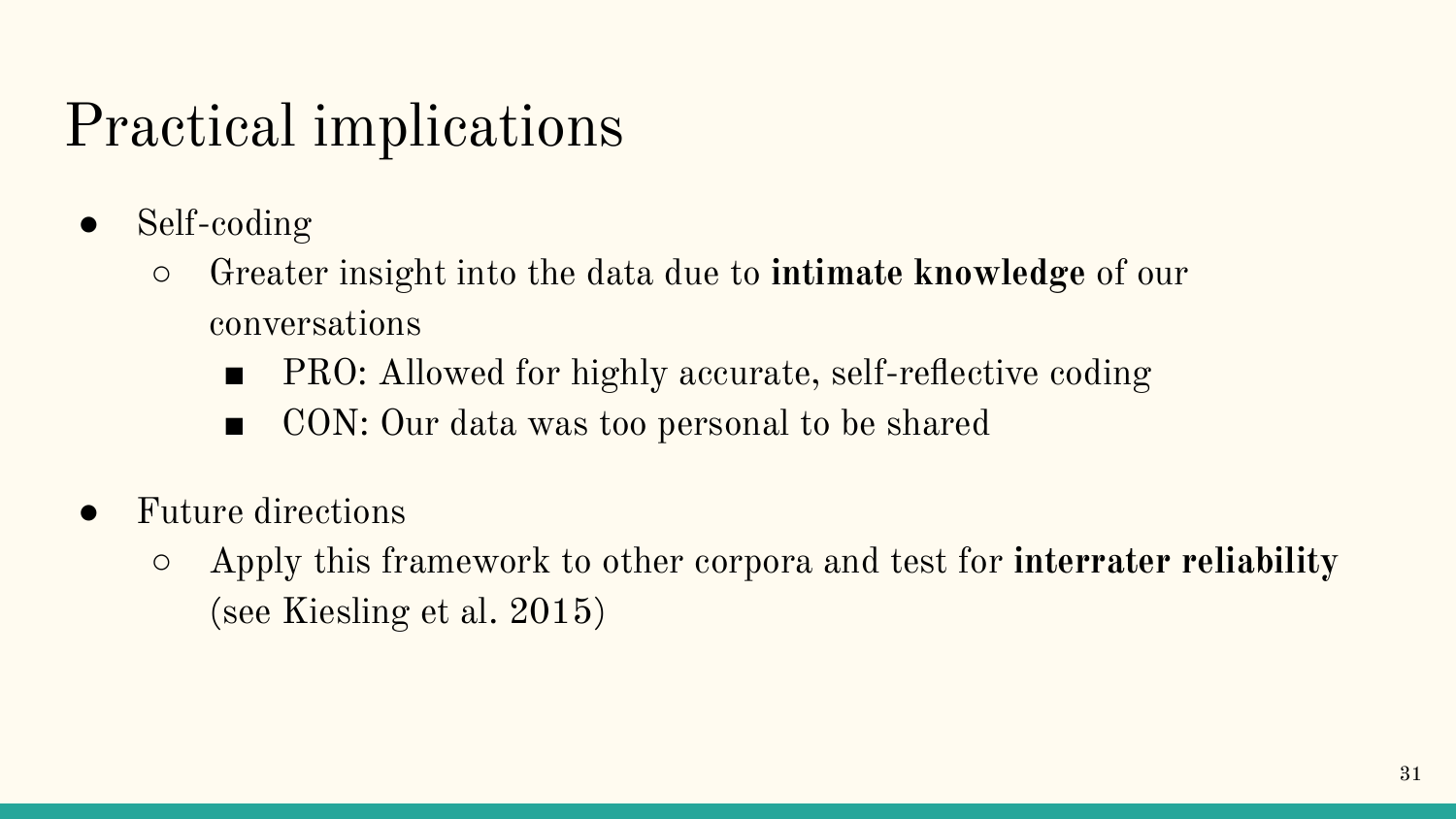#### Acknowledgements

- Social Sciences and Humanities Research Council of Canada (SSHRC) for research grants 2001-present to Sali Tagliamonte, Nicole Hildebrand-Edgar, and Lex Konnelly
- The Government of Ontario and the U of T Department of Linguistics and for an Ontario Trillium Scholarship to Katharina Pabst
- Canada Research Chairs Program (CRC) in Language Variation and Change
- The University of Toronto Language Variation and Change research group and the audience at CVC 10 for supportive questions and comments
- The students in the Fall 2017 LIN1152 seminar on stylistic variation at the University of Toronto, without whom this research would not be possible!



Social Sciences and Humanities **Research Council of Canada** 





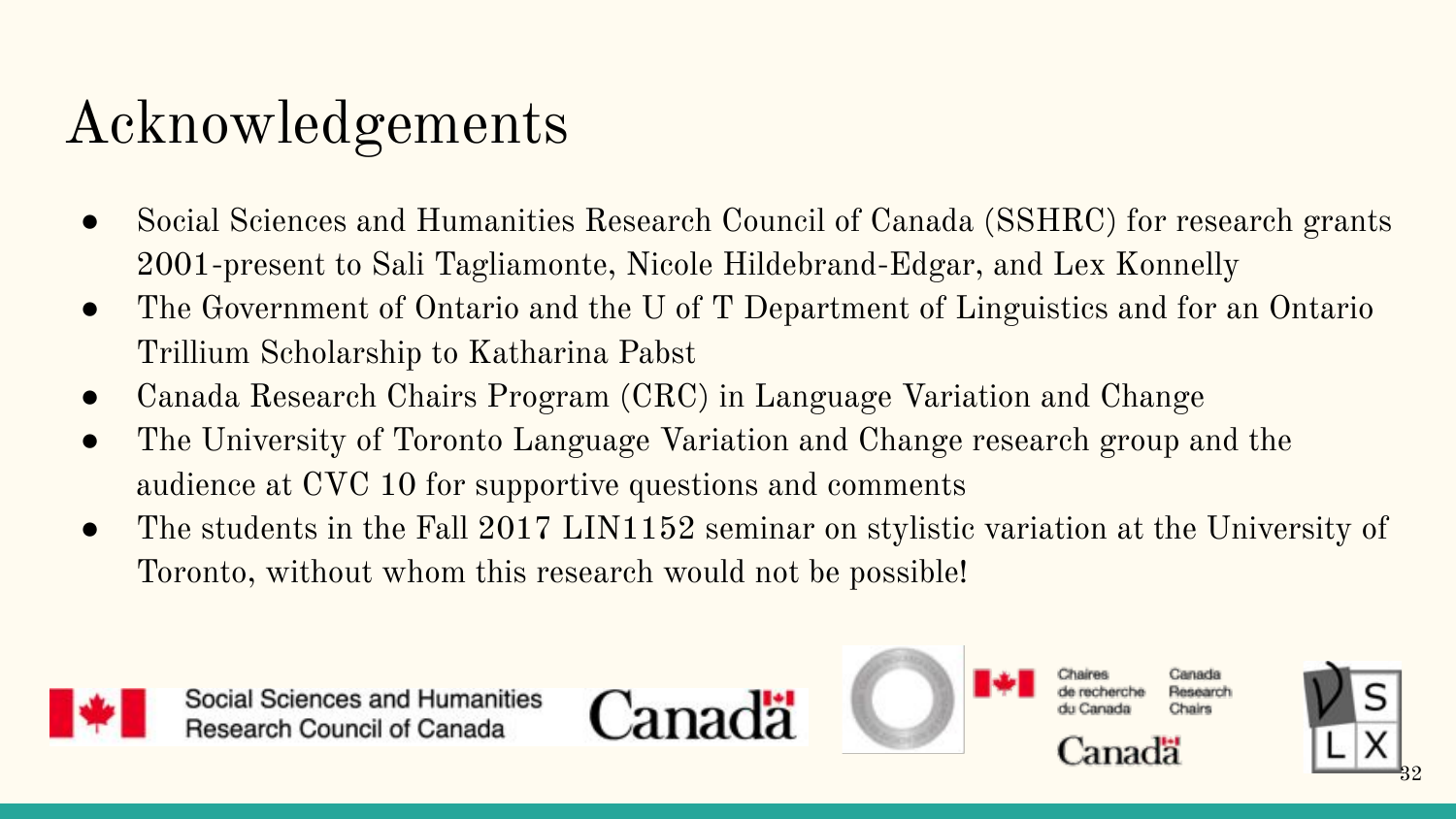#### References

**Biber, D. & E. Finegan.** (1988). Adverbial Stance Types in English. *Discourse Processes* 11(1), pp. 1–34. **Biber, D. & E. Finegan**. (1989). Styles of stance in English: Lexical and grammatical marking of evidentiality and affect. *Text* 9(1), pp. 93–124.

**Brook, M.** (2014). Comparative complementizers in Canadian English: Insights from early fiction. *University of Pennsylvania Working Papers in Linguistics* 20(2), Article 2.

**Du Bois, J. W.** (2007). The stance triangle. In R. Englebretson (Ed.). *Stancetaking in Discourse. Subjectivity, Evaluation, Interaction.* Pragmatics and Beyond Series, Amsterdam: John Benjamins.

**Eckert, P.** (2001). Style and social meaning. In P. Eckert & J. R. Rickford (Eds.), *Style and sociolinguistic variation*  (pp. 119–126). Cambridge University Press.

**Eckert, P. & Rickford, J. R.** (2001). *Style and sociolinguistic variation*. Cambridge University Press.

**Elsness, J.** (1984). *That* or zero? A look at the choice of object clause connective in a corpus of American English. *English Studies*, 65(6), pp. 519–533.

**Jaffe, A.** (2009). The sociolinguistics of stance. In A. Jaffe (Ed.), *Stance: Sociolinguistic Perspectives*, pp. 3–28. Oxford: Oxford University Press.

**Horn, L. R.** (1989). *A Natural History of Negation*. The University of Chicago Press.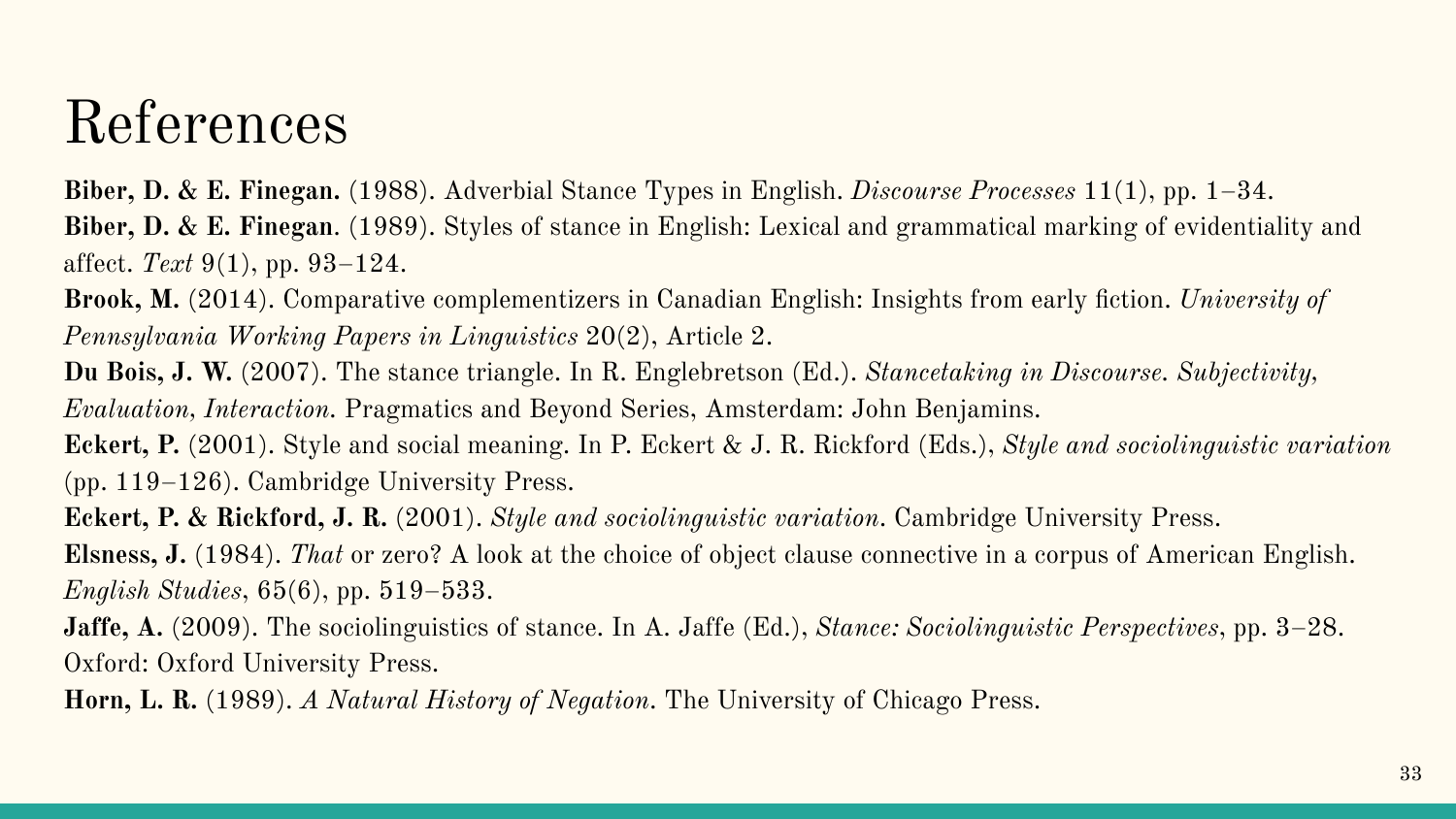#### References

**Kiesling, S. F.** (2009). Style as Stance. In A. Jaffe (Ed.) *Stance: Sociolinguistic perspectives.* Oxford: Oxford University Press.

**Kiesling, S. F., Onuffer, S., & A. Hardware.** (2012). Operationalizing stance as an independent variable. *Paper presented at New Ways of Analyzing Variation 41 (NWAV41)*, Bloomington, Indiana.

**Kiesling, S. F., J. Eisenstein, J. Fitzpatrick** & **U. Pavalanathan** (2015). The development of a stance annotation scheme: Lessons for computational linguistics and sociolinguistic theory. Available at

http://www.pitt.edu/~jbf24/secol2015.pdf

**Kiesling, S. F.** (2016). *Stance: theory and practice in sociolinguistics.* Unpublished manuscript, Department of Linguistics, University of Pittsburgh, Pittsburgh, PA.

**Kiss, A.** (in preparation). How to code for stance: A practical guide. Manuscript.

**Labov, W.** (1966). *The social stratification of English in New York City*. Center for Applied Linguistics.

**Labov, W.** (1972).*Sociolinguistic patterns*. University of Pennsylvania Press.

**Levon, E.** (2016). Conflicted selves: Language, Religion, and Same-Sex Desire in Israel. In E. Levon & R. Beline Mendes (Eds.), *Language, sexuality, and power: Studies in intersectional linguistics*, pp. 215–239. New York: Oxford University Press.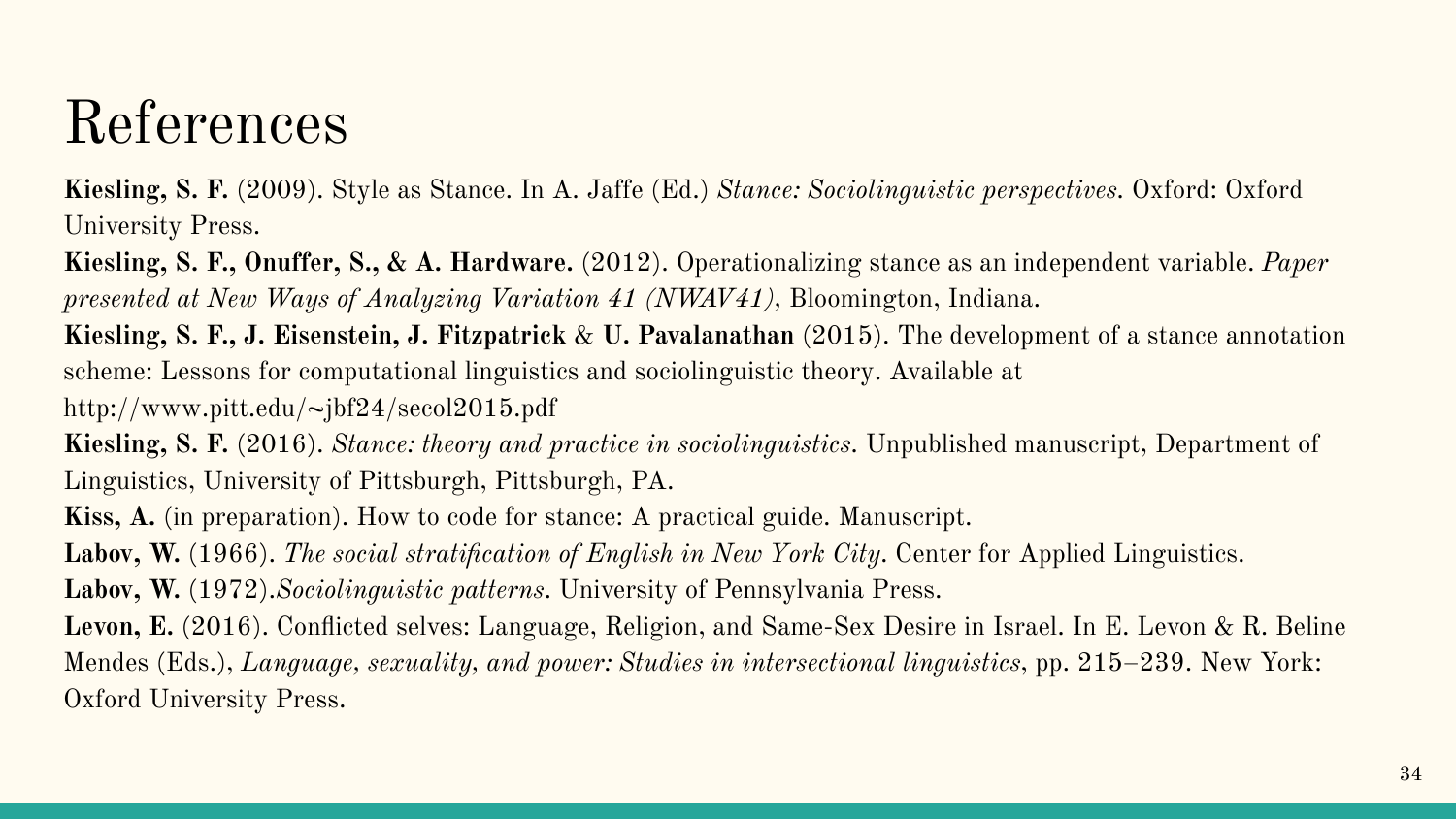#### References

**Ochs, E.** (1996). Linguistic resources for socializing humanity. In J. J. Gumperz and S. C. Levinson (Eds.)

*Rethinking linguistic relativity*. Cambridge: Cambridge University Press, pp. 407–437.

**Ochs, E. & B. Schieffelin.** (1989). Language has a heart. *Text* 9(1), pp. 7–25.

**Podesva, R. J.** (2007). Phonation type as a stylistic variable: The use of falsetto in constructing a persona. *Journal of Sociolinguistics* 11, pp. 478–504.

**Podesva, R. J.** (2016). Stance as a Window into the Language-Race Connection: Evidence from African American and White Speakers in Washington, DC. In H. S. Alim, J. R. Rickford, & A. F. Ball (eds.), *Raciolinguistics: how language shapes our ideas about race*, pp. 203–220. Oxford: Oxford University Press.

**Potts, C.** (2007). The expressive dimension. *Theoretical Linguistics 33*(2), 165–198.

**Roberts, C.** (2012). Information structure in discourse: Towards an integrated formal theory of pragmatics. *Semantics & Pragmatics* 5(6), pp. 1–69.

**Storms, G.** (1966). *That*-clauses in Modern English. *English Studies*, *47*(1-6), pp. 249–270.

**Torres Cacoullos, R. & J. A. Walker.** (2009). On the persistence of grammar in discourse formulas: a variationist study of *that*. *Linguistics* 47, pp. 1–43.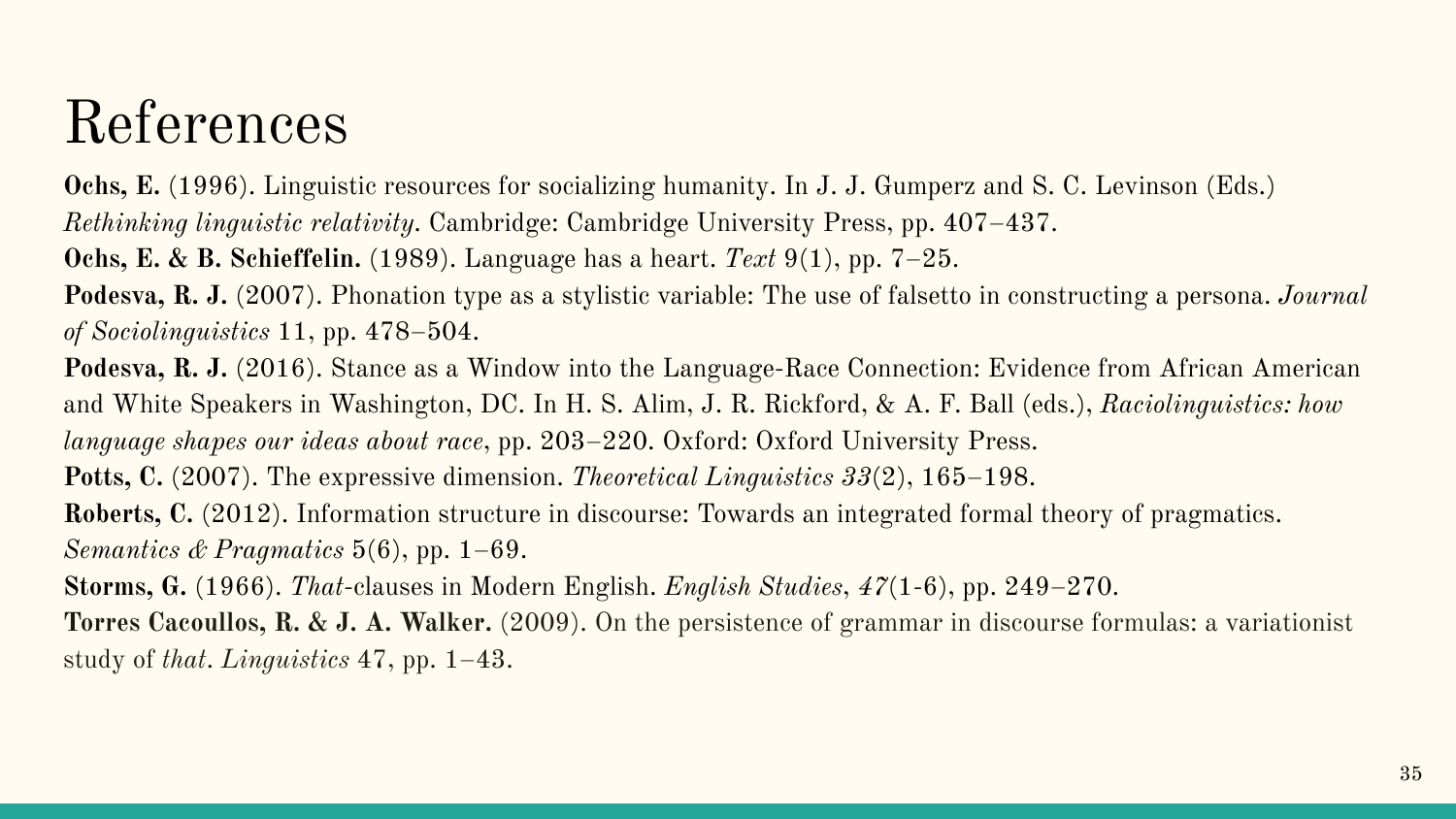#### Speaker sample

| <b>Speaker</b>   | Gender       | Age | $\mathbf{L} \mathbf{1}$ | N   | $%$ zero |
|------------------|--------------|-----|-------------------------|-----|----------|
| 1                | $\mathbf{F}$ | 28  | English                 | 70  | 86       |
| $\overline{2}$   | M            | 28  | Other                   | 95  | 78       |
| 3                | $\mathbf{F}$ | 24  | English                 | 151 | 74       |
| $\overline{4}$   | F            | 57  | English                 | 53  | 70       |
| $\bf 5$          | F            | 30  | Other                   | 155 | 63       |
| $\boldsymbol{6}$ | $\mathbf{F}$ | 34  | Other                   | 40  | 60       |
| 7                | M            | 21  | English                 | 120 | 57       |
| 8                | X            | 27  | English                 | 50  | 52       |
| <b>Total</b>     |              |     |                         | 734 | 68       |

#### **Table A1: Speaker sample and rate of null complementizer**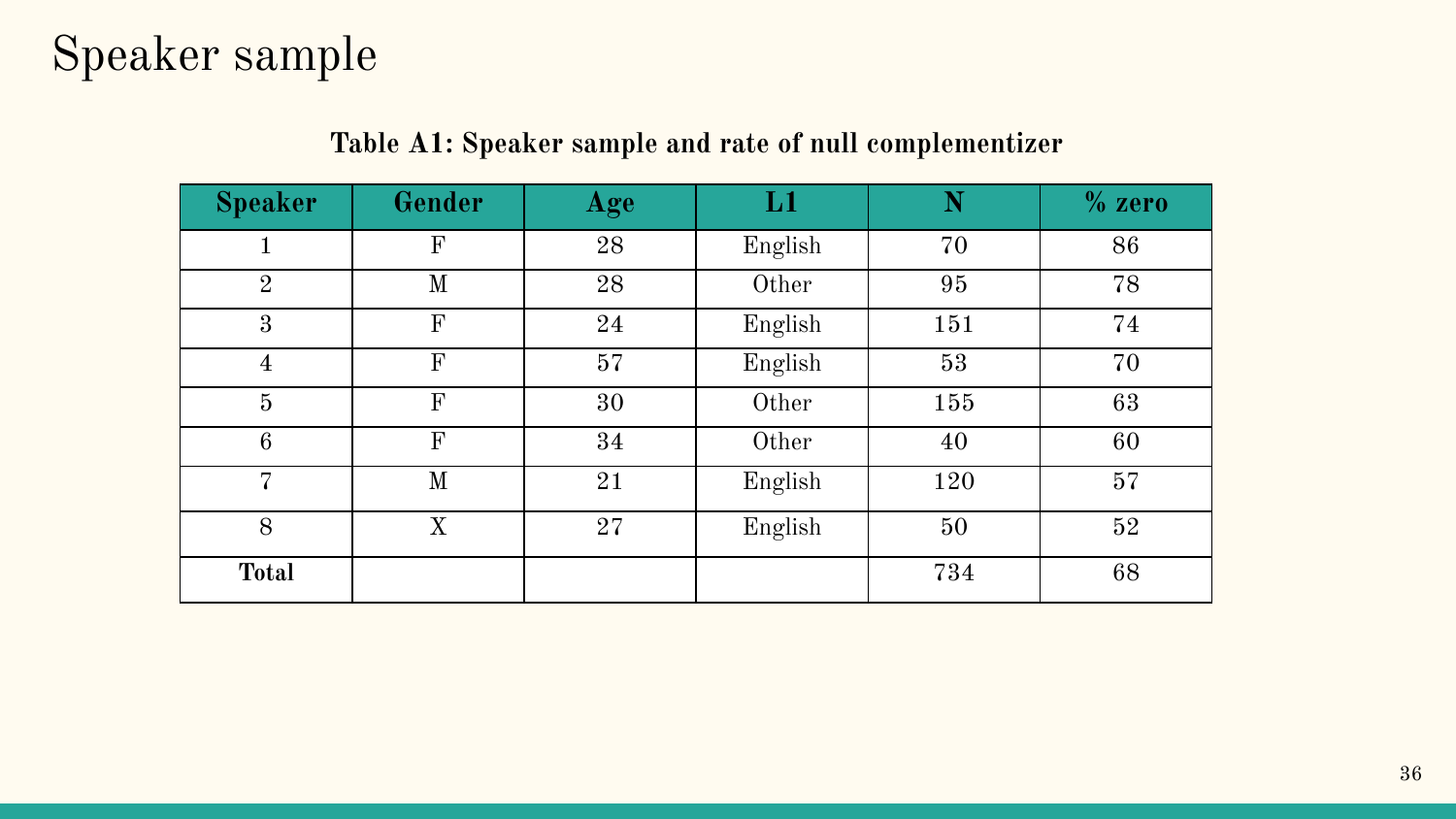### Results: Non-stance analysis

- distribution of complementizers does **not** appear to significantly differ dependent upon:
	- social factors (**age**, **gender**, **native language**)
	- matrix **tense** or matrix **polarity**
	- i**ntervening verbal arguments**
- distribution of complementizers **does** appear to differ significantly dependent upon:
	- **○ matrix verb**
		- overall displays the strongest effect on complementizer choice: certain verbs (*think, mean, remember,* etc.) strongly favour zero complementizer while others disfavour
	- **○ matrix subject**
		- displays the second strongest effect, with "I" as subject favouring zero complementizer
	- **○ intervening material elsewhere**
		- displays the third strongest effect on variation, with the presence of intervening material favouring the realization of overt complementizers
	- **○ formality**
		- displays the smallest effect on this variation, with formal situations favouring overt complementizers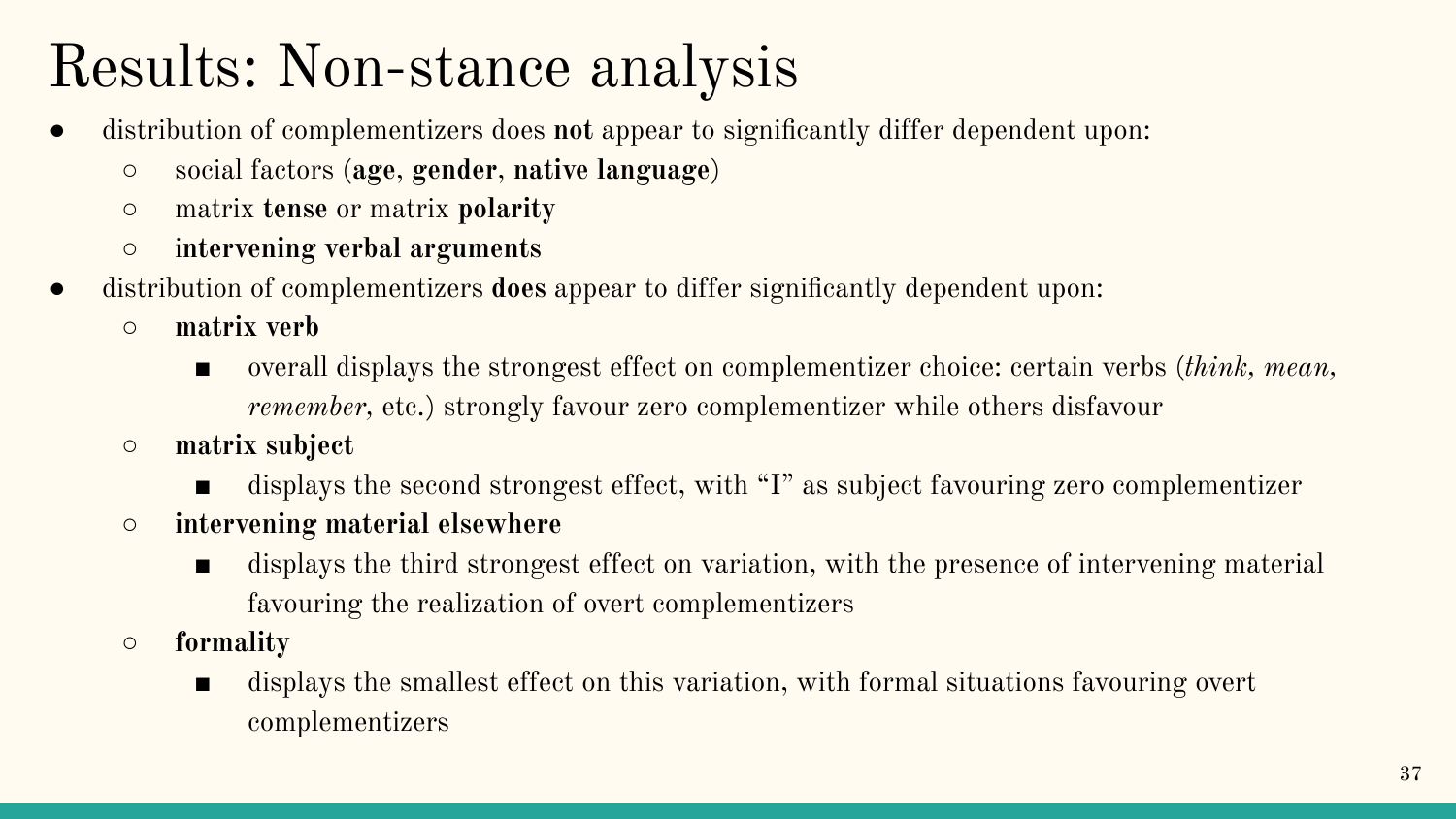## Coding protocol: Intervening material

• intervening verbal arguments:

• "verbal arguments, such as indirect objects [...] and prepositional phrases" (Torres Cacoullos & Walker 2009:14)

•"It's important **to me** THAT I be admired by others? [laughter] No definitely not." (01/casual)

•"[name] told **me** Ø I was not allowed to have alcohol." (08/casual)

• adjuncts and 'other':

•"single-word or phrasal adverbials […], clauses […], parentheticals, hesitations, and fillers" (Torres Cacoullos & Walker 2009:15)

•"I think Ø **like** there's a couple things I was thinking of looking at closer…" (07/formal)

•"I figure Ø **when you get married** you basically stay the same person."  $(06/casual)$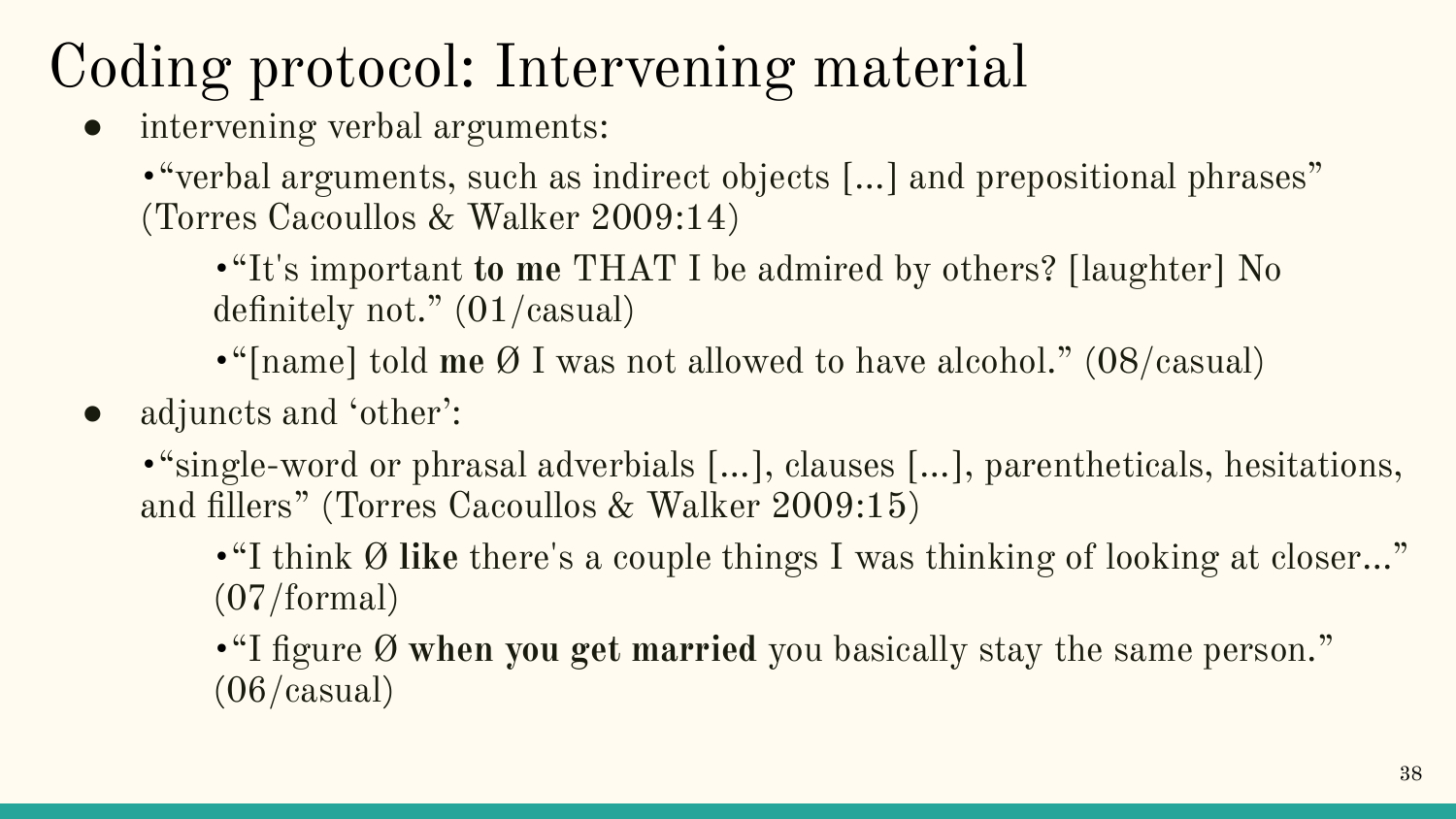#### Examples of stance acts from the corpus

Affect (neutral)

A: So we have this thing that.. um.. You put it unde.. I don't know how it's called in English but you put it under the pillow of ... or not the pillow but under the bed of.. on the mattress

E: Oh! The [...]

A: Yes! It marks, I mean it's.. it's uh .. it gives a sign when he stops breathing.

#### Investment - affective dimension

And.. Oh! And the second is that we keep forgetting to turn it off when we take Mark, so it always like "toot toot toot". It doesn't sound right away, so it waits for I don't know ten seconds or so? And especially in the evening when I wake up to breastfeed him. I wake up, with my one eye open - I always open just one eye because this other one doesn't want to open when I try. So I was like "Oh OK"! And then I'm, you know, sleeping, sitting asleep, breastfeeding him, and suddenly this "toottoottoottoottoottoottoot". I have to stand up, you know, uh get him off my breast, I hate it. I should for.. I should not forget it.

#### Investment - epistemic dimension Because we can't do this, unless we have informed consent.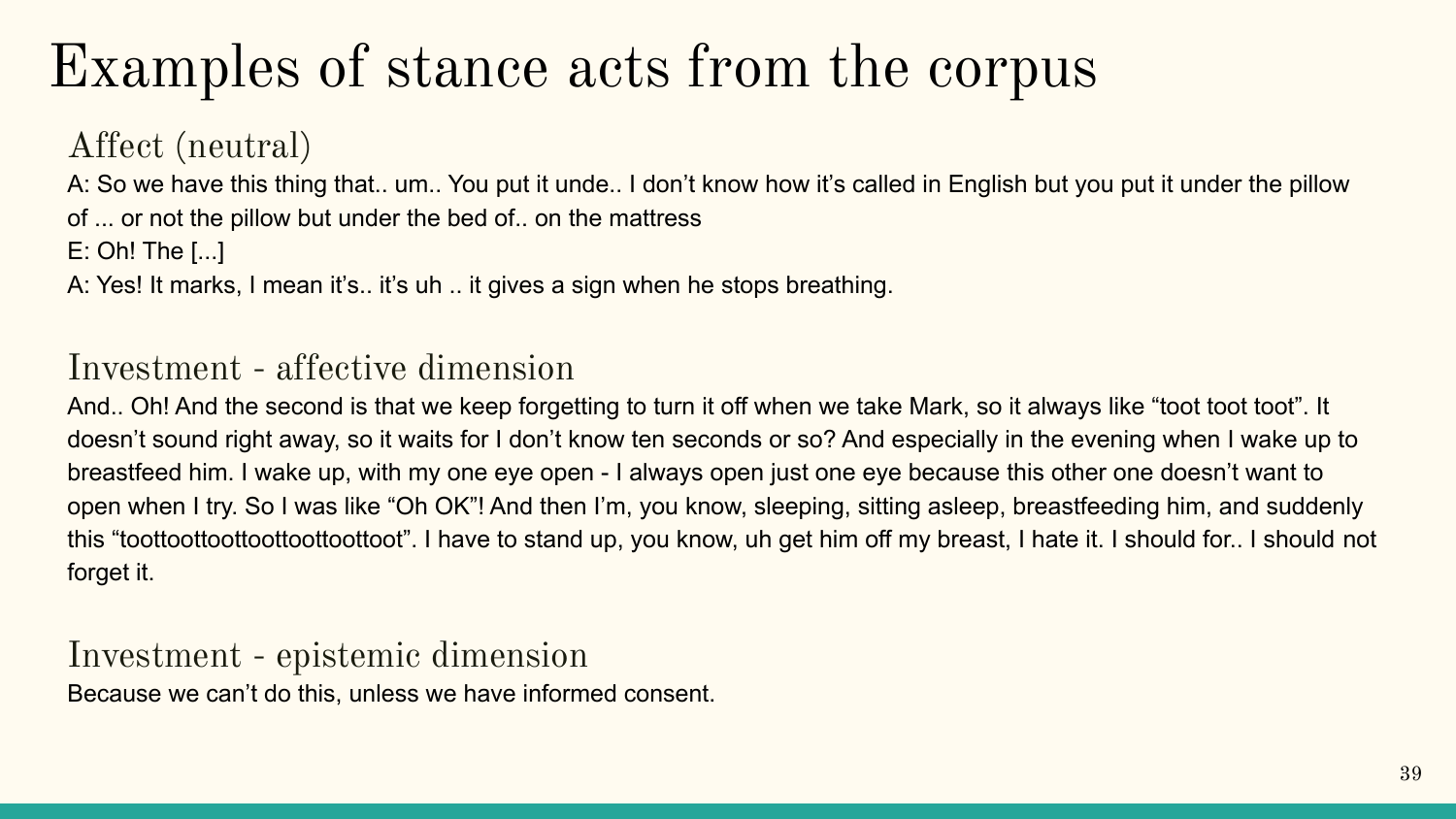#### Examples of stance acts from the corpus

#### Alignment - affective dimension

So notice THAT what happens in ethics is THAT when you yourselves are part of the project, notice how um.. what's the right English word for this? Like, you're starting to get a little bit uncomfortable, right? Like cause you're gonna be recording yourselves in these intimate situations.

#### Alignment - epistemic dimension

X: Wait, don't..do not the faculty have like a get-together you guys do stuff like once a month or something? You get together and drink?

S: Yeah, I could..I could umm I could set up a linguistics review panel, right, and say ZERO "I'm gonna record myself".

#### Hierarchy

OK, so umm, interestingly, when you record other people, one of the things that has prevented anybody from doing this kind of project before is ZERO: you can't just record yourself willy-milly. Because obviously, you could run into anyone, and any time.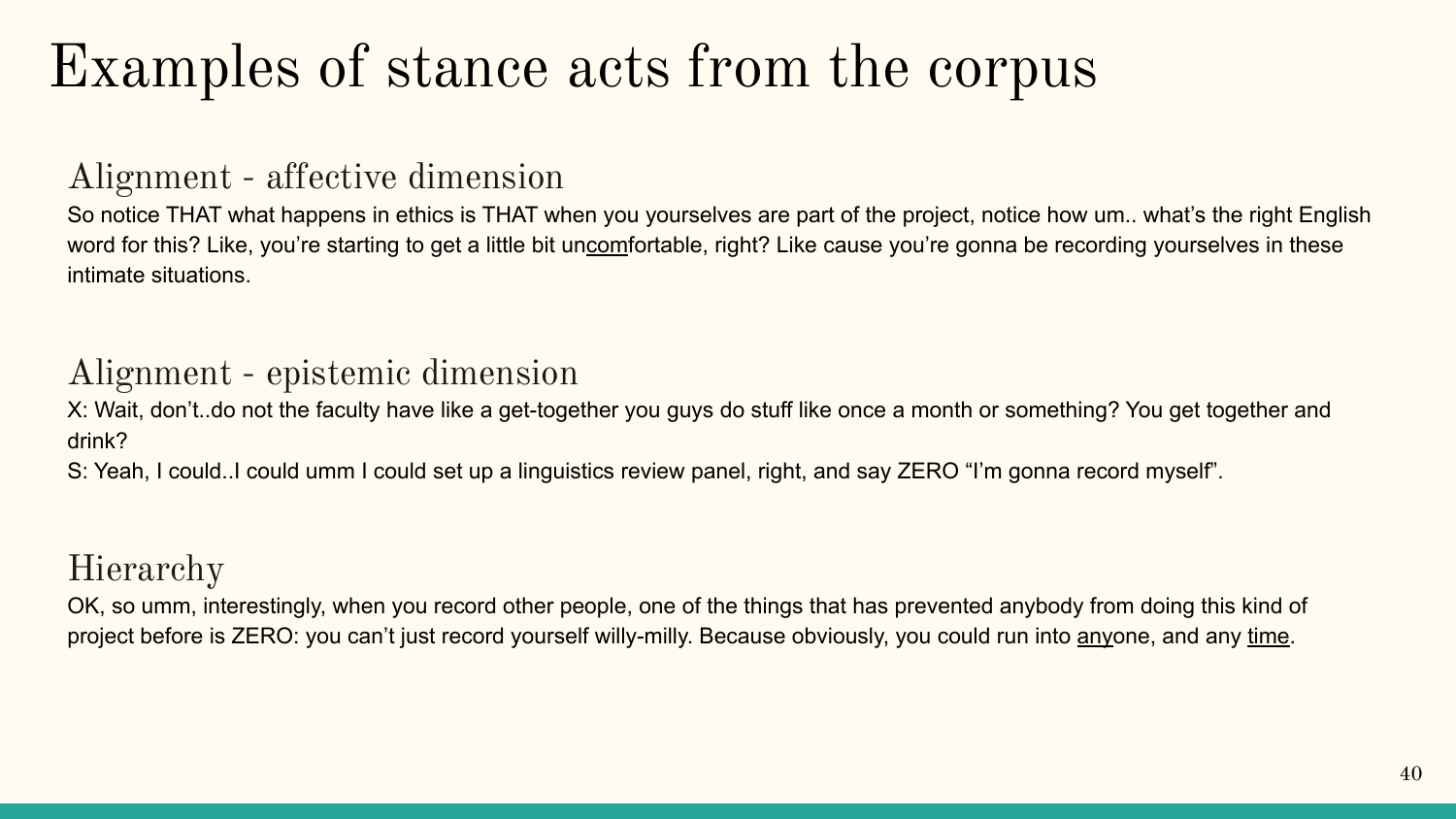Bonus slides: Overall distributions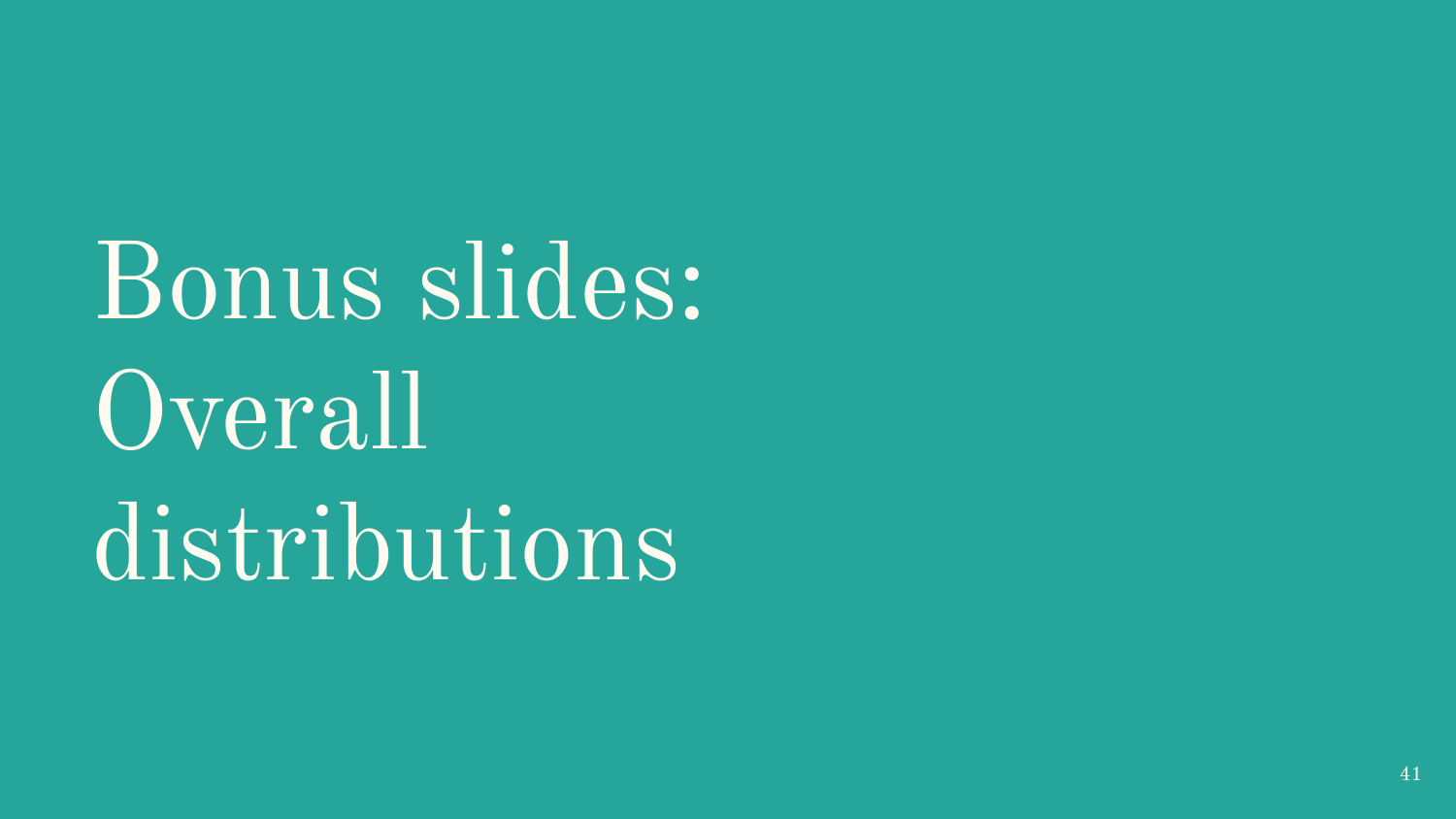